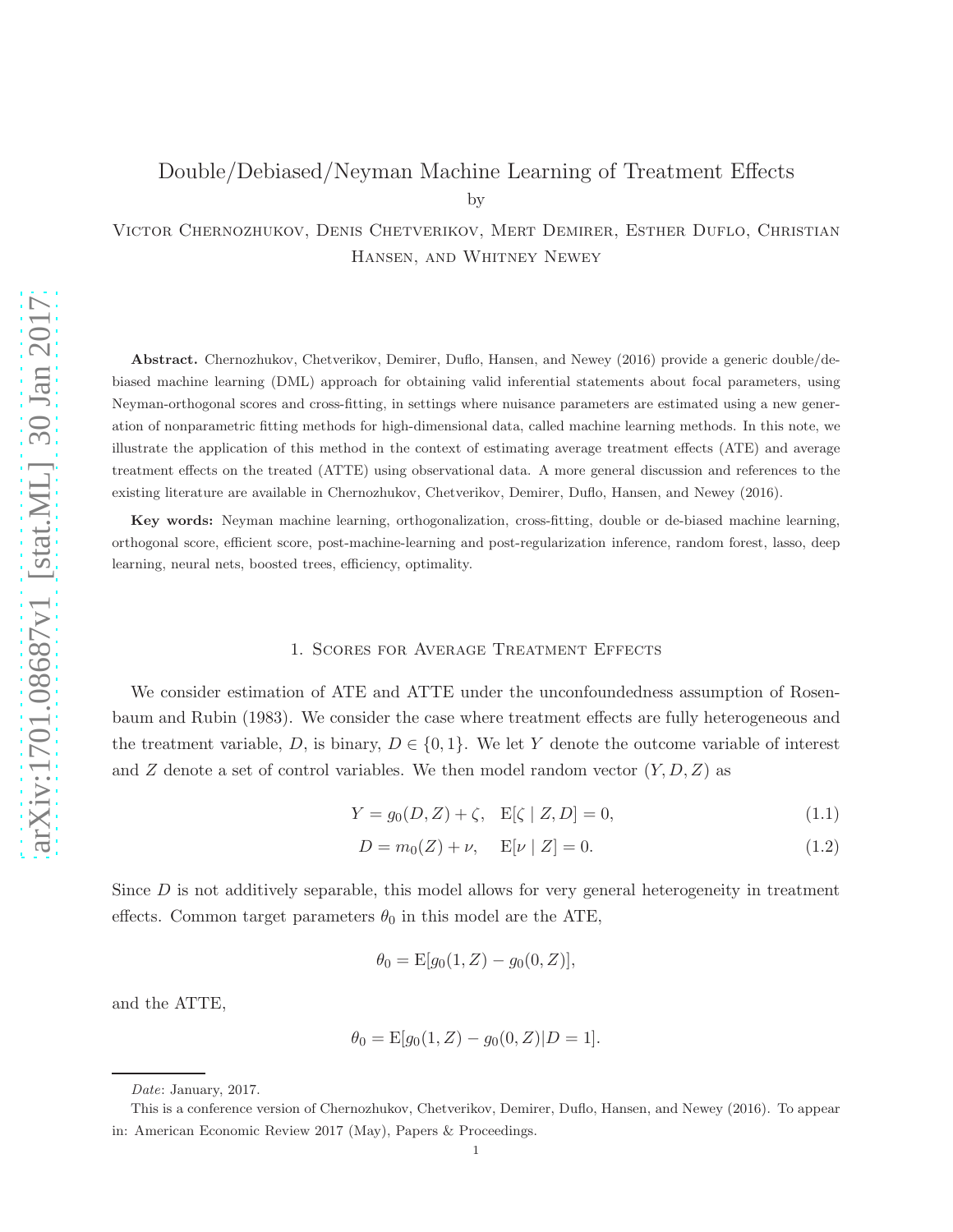The confounding factors Z affect the treatment variable D via the propensity score,  $m_0(Z) :=$  $E[D|Z]$ , and the outcome variable via the function  $g_0(D, Z)$ . Both of these functions are unknown and potentially complicated, and we consider estimating these functions via the use of ML methods.

We proceed to set up moment conditions with scores that obey a type of orthogonality with respect to nuisance functions. Specifically, we make use of scores  $\psi(W; \theta, \eta)$  that satisfy the identification condition

<span id="page-1-1"></span><span id="page-1-0"></span>
$$
\mathcal{E}\psi(W;\theta_0,\eta_0) = 0,\tag{1.3}
$$

and the Neyman orthogonality condition

<span id="page-1-2"></span>
$$
\left. \partial_{\eta} \mathcal{E} \psi(W; \theta_0, \eta) \right|_{\eta = \eta_0} = 0, \tag{1.4}
$$

where  $W = (Y, D, Z)$ ,  $\theta_0$  is the parameter of interest,  $\eta$  denotes nuisance functions with population value  $\eta_0$ ,  $\partial_{\eta} f|_{\eta=\eta_0}$  denote the derivative of f with respect to  $\eta$  (the Gateaux derivative operator).

Using moment conditions that satisfy [\(1.4\)](#page-1-0) to construct estimators and inference procedures that are robust to small mistakes in nuisance parameters has a long history in statistics, following foundational work of Neyman (1959). Using moment conditions that satisfy [\(1.4\)](#page-1-0) is also crucial to developing valid inference procedures for  $\theta_0$  after using ML methods to produce estimators  $\hat{\eta}_0$  as discussed, e.g., in Chernozhukov, Hansen, and Spindler (2015). In practice, estimation of  $\theta_0$  will be based on the empirical analog of [\(1.3\)](#page-1-1) with  $\eta_0$  replaced by  $\hat{\eta}_0$ , and the Neyman orthogonality condition [\(1.4\)](#page-1-0) ensures sufficient insensitivity to this replacement that high-quality inference for  $\theta_0$ may be obtained. The second *critical ingredient*, that enables the use of wide array of modern ML estimators is data splitting, as discussed in the next section.

Neyman-orthogonal scores are readily available for both the ATE and ATTE – one can employ the doubly robust/efficient scores of Robins and Rotnitzky (1995) and Hahn (1998), which are automatically Neyman orthogonal. For estimating the ATE, we employ

$$
\psi(W; \theta, \eta) := (g(1, Z) - g(0, Z)) + \frac{D(Y - g(1, Z))}{m(Z)} - \frac{(1 - D)(Y - g(0, Z))}{1 - m(Z)} - \theta,
$$
  
\n
$$
\eta(Z) := (g(0, Z), g(1, Z), m(Z)), \quad \eta_0(Z) := (g_0(0, Z), g_0(1, Z), m_0(Z)),
$$
\n(1.5)

where  $\eta(Z)$  is the nuisance parameter with true value denoted by  $\eta_0(Z)$  consisting of P-square integrable functions, for P defined in Assumption [2.1,](#page-3-0) mapping the support of Z to  $\mathbb{R}\times\mathbb{R}\times(\varepsilon, 1-\varepsilon)$ where  $\varepsilon > 0$  is a constant. For estimation of ATTE, we use the score

<span id="page-1-3"></span>
$$
\psi(W; \theta, \eta) = \frac{D(Y - g(0, Z))}{m} - \frac{m(Z)(1 - D)(Y - g(0, Z))}{(1 - m(Z))m} - \theta \frac{D}{m},
$$
  
\n
$$
\eta(Z) := (g(0, Z), g(1, Z), m(Z), m), \quad \eta_0(Z) = (g_0(0, Z), g_0(1, Z), m_0(Z), E[D]),
$$
\n(1.6)

where again  $\eta(Z)$  is the nuisance parameter with true value denoted by  $\eta_0(Z)$  consisting of three P-square integrable functions, for P defined in Assumption [2.1,](#page-3-0) mapping the support of  $Z$  to  $\mathbb{R} \times \mathbb{R} \times (\varepsilon, 1-\varepsilon)$  and a constant  $m \in (\varepsilon, 1-\varepsilon)$ . The respective scores for ATE and ATTE obey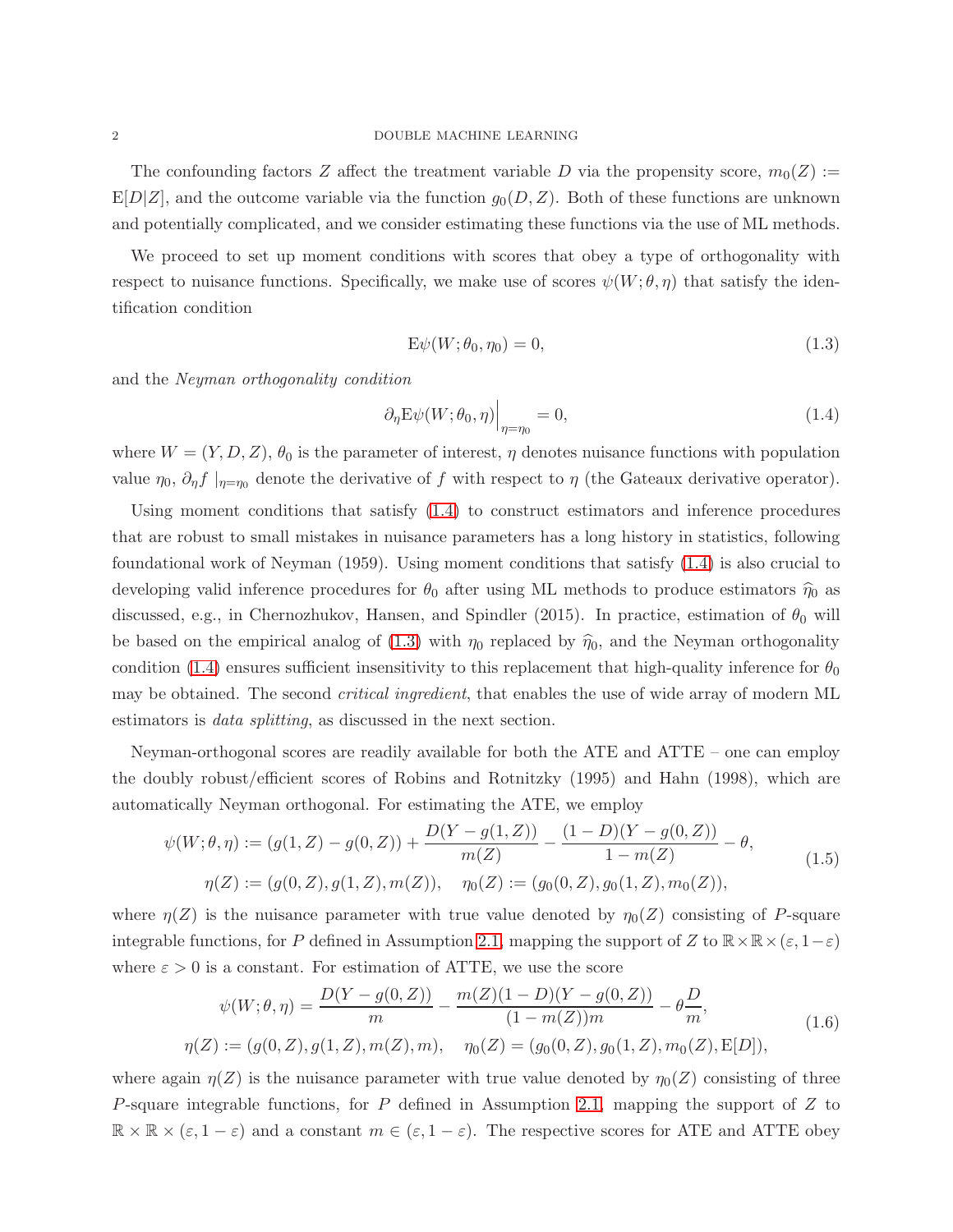the identification condition [\(1.3\)](#page-1-1) and the Neyman orthogonality property [\(1.4\)](#page-1-0). Note that all semiparametrically efficient scores share the orthogonality property [\(1.4\)](#page-1-0), but not all orthogonal scores are efficient. In some problems, we may use inefficient orthogonal scores to have more robustness. Moreover, the use of efficient scores could be considerably refined using the targeted maximum likelihood approach of Scharfstein, Rotnitzky, and Robins (1999) and van der Laan and Rubin (2006) in many contexts.

#### 2. Algorithm and Result

<span id="page-2-0"></span>We describe the DML estimator of  $\theta_0$  using random sample  $(W_i)_{i=1}^N$ . The algorithm makes use of a form of sample splitting, which we call cross-fitting. It builds on the ideas e.g. in Angrist and Krueger (1995). The use of sample-splitting is a *crucial ingredient* to the approach that helps avoid overfitting which can easily result from the application of complex, flexible methods such as boosted linear and tree models, random forests, and various ensemble and hybrid ML methods. While the use of the Neyman orthogonality serves to reduce regularization and modeling biases of ML estimators  $\hat{\eta}_0$ , the data splitting serves to eliminate the overfitting bias, which may easily occur, with the data scientist being even unaware of it. Thus the DML method employs the double debiasing.

#### Algorithm: Estimation using Orthogonal Scores by K-fold Cross-Fitting

**Step 1.** Let K be a fixed integer. Form a K-fold random partition of  $\{1, ..., N\}$  by dividing it into equal parts  $(I_k)_{k=1}^K$  each of size  $n := N/K$ , assuming that N is a multiple of K. For each set  $I_k$ , let  $I_k^c$  denote all observation indices that are not in  $I_k$ .

**Step 2.** Construct  $K$  estimators

$$
\check{\theta}_0(I_k, I_k^c), \quad k = 1, ..., K,
$$

that employ the machine learning estimators

$$
\widehat{\eta}_0(I_k^c) = \left(\widehat{g}_0(0, Z; I_k^c), \ \widehat{g}_0(1, Z; I_k^c), \ \widehat{m}_0(Z; I_k^c), \ \frac{1}{N - n} \sum_{i \in I_k^c} D_i\right)',
$$

of the nuisance parameters

 $\eta_0(Z) = (g_0(0, Z), g_0(1, Z), m_0(Z), E[D])',$ 

and where each estimator  $\check{\theta}_0(I_k, I_k^c)$  is defined as the root  $\theta$  of

$$
\frac{1}{n}\sum_{i\in I_k}\psi(W;\theta,\widehat{\eta}_0(I_k^c))=0,
$$

for the score  $\psi$  defined in [\(1.5\)](#page-1-2) for the ATE and in [\(1.6\)](#page-1-3) for the ATTE.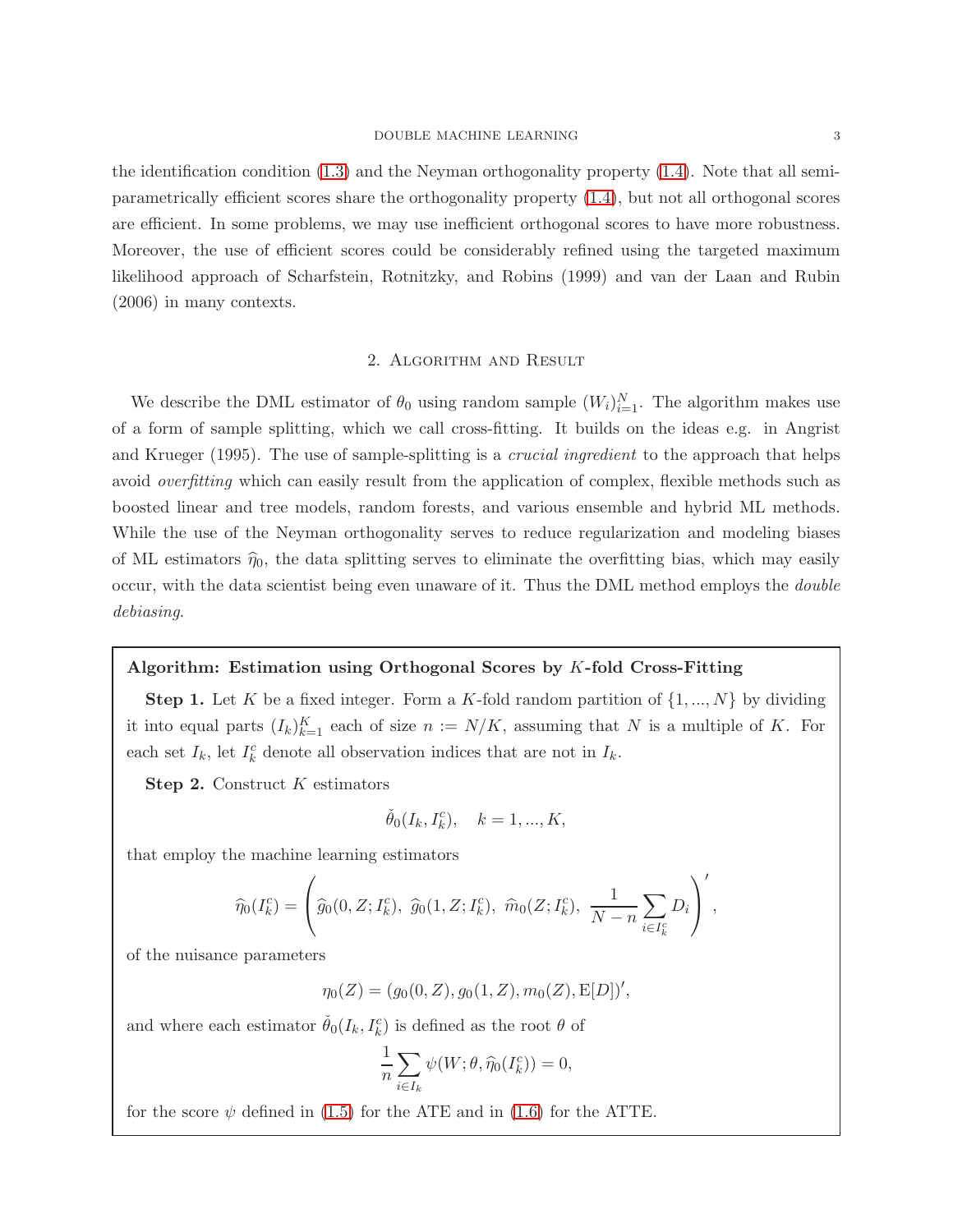**Step 3.** Average the  $K$  estimators to obtain the final estimator:

$$
\tilde{\theta}_0 = \frac{1}{K} \sum_{k=1}^{K} \check{\theta}_0(I_k, I_k^c).
$$
\n(2.1)

An approximate standard error for this estimator is  $\hat{\sigma}/\sqrt{N}$ , where

$$
\widehat{\sigma}^2 = \frac{1}{N} \sum_{i=1}^N \widehat{\psi}_i^2,
$$

 $\hat{\psi}_i := \psi(W_i; \tilde{\theta}_0, \hat{\eta}_0(I_{k(i)}^c)),$  and  $k(i) := \{k \in \{1, ..., K\} : i \in I_k\}.$  An approximate  $(1 - \alpha) \times 100\%$ confidence interval is

$$
\mathrm{CI}_n := [\tilde{\theta}_0 \pm \Phi^{-1}(1 - \alpha/2)\hat{\sigma}/\sqrt{N}].
$$

We now state a formal result that provides the asymptotic properties of  $\tilde{\theta}_0$ . Let  $(\delta_n)_{n=1}^{\infty}$  and  $(\Delta_n)_{n=1}^{\infty}$  be sequences of positive constants approaching 0. Let  $c, \varepsilon, C$  and  $q > 4$  be fixed positive constants, and let  $K$  be a fixed integer.

<span id="page-3-0"></span>**Assumption 2.1.** Let  $\mathcal P$  be the set of probability distributions P for  $(Y, D, Z)$  such that (i) equations [\(1.1\)](#page-0-0)-[\(1.2\)](#page-0-0) hold, with  $D \in \{0,1\}$ , (ii) the following conditions on moments hold for all  $d \in \{0,1\}$ :  $||g(d, Z)||_{P,q} \leq C, ||Y||_{P,q} \leq C, P(\varepsilon \leq m_0(Z) \leq 1-\varepsilon) = 1, P(E_P[\zeta^2 | Z] \leq C) = 1, ||\zeta||_{P,2} \geq c,$ and  $\|\nu\|_{P,2} \geq c$  and (iii) the ML estimators of the nuisance parameters based upon a random subset  $I_k^c$  of  $\{1, ..., N\}$  of size  $N - n$ , obey the following conditions for all  $N \geq 2K$  and  $d \in$  $\{0,1\}$ :  $\|\widehat{g}_0(d, Z; I_k^c) - g_0(d, Z)\|_{P,2} \cdot \|\widehat{m}_0(Z; I_k^c) - m_0(Z)\|_{P,2} \leq \delta_n n^{-1/2}, \|\widehat{g}_0(d, Z; I_k^c) - g_0(d, Z)\|_{P,2} +$  $\|\widehat{m}_0(Z; I_k^c) - m_0(Z)\|_{P,2} \leq \delta_n$ , and  $P(\varepsilon \leq \widehat{m}_0(Z; I_k^c) \leq 1 - \varepsilon) = 1$ , with P<sub>P</sub>-probability no less than  $1 - \Delta_n$ .

The assumption on the rate of estimating the nuisance parameters is a non-primitive condition. These rates of convergence are available for most often used ML methods and are case-specific, so we do not restate conditions that are needed to reach these rates.

Comment 2.1 (Tighness of conditions). The conditions are fairly sharp (though somewhat simplified for presentation sake). The sharpness can be understood by examining the case where regression function  $g_0$  and propensity function  $m_0$  are sparse with sparsity indices  $s^g \ll n$  and  $s^m \ll n$ , and estimators  $\hat{g}_0$  and  $\hat{m}_0$  having sparsity indices of orders  $s^g$  and  $s^m$  and covering to  $g_0$ and  $m_0$  at the rates  $\sqrt{s^g/n}$  and  $\sqrt{s^m/n}$ , ignoring logs, based on  $\ell_1$ -penalized estimators. Then the rate conditions in the assumption require

$$
\sqrt{s^g/n}\sqrt{s^m/n}\ll n^{-1/2} \Leftrightarrow s^gs^m\ll \sqrt{n}
$$

(ignoring logs) which is much weaker than the condition  $(s^g)^2 + (s^m)^2 \ll n$  (ignoring logs) terms, required without sample splitting. For example, if the propensity score  $m_0$  is very sparse, then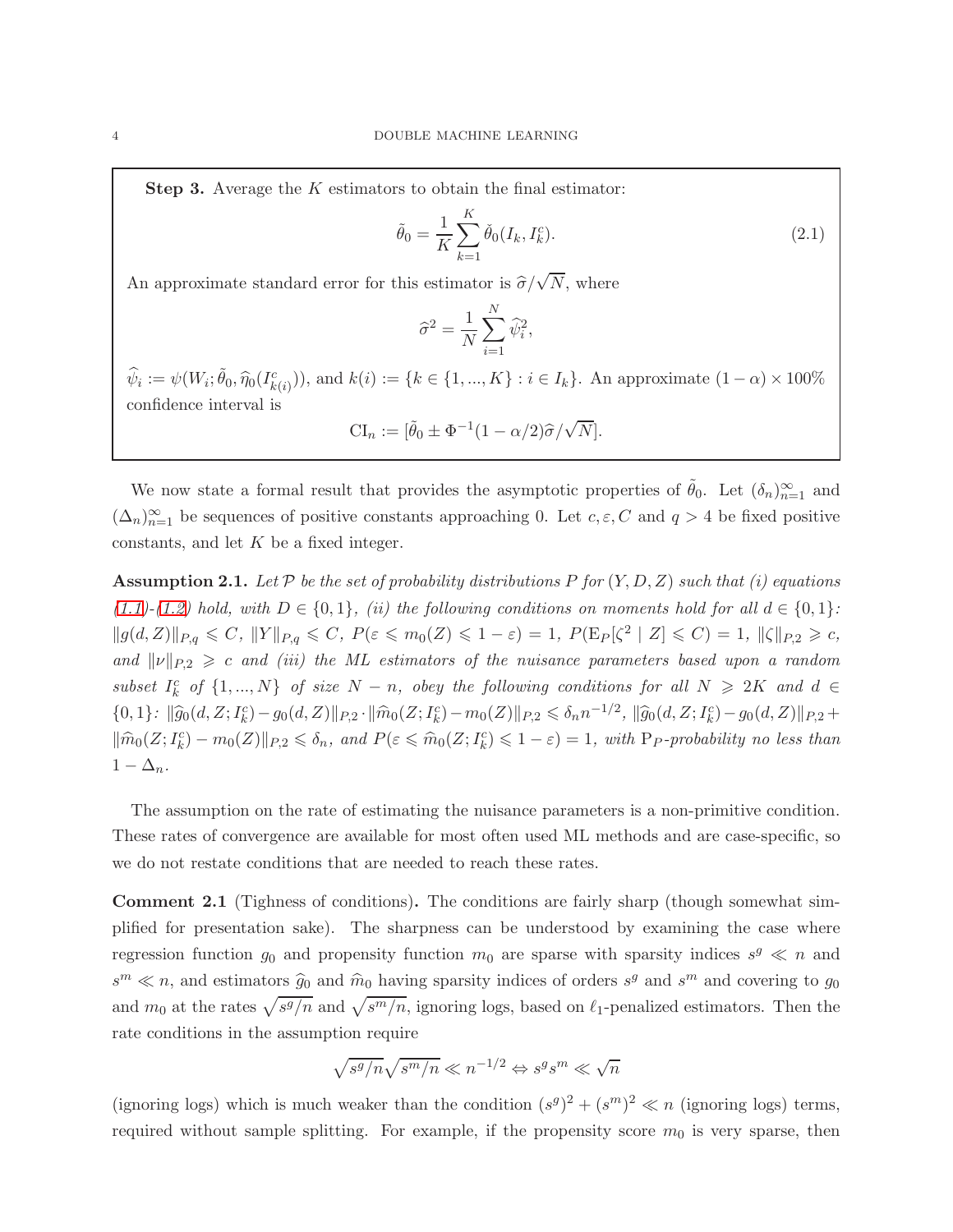the regression function is allowed to be quite dense, and vice versa. If the propensity score is known  $(s^m = 0)$ , then only consistency for  $\hat{g}_0$  is needed. Such comparisons also extend to the approximately sparse models.

**Theorem 2.1.** Suppose that the ATE,  $\theta_0 = E_P[g_0(1,Z) - g_0(0,Z)]$ , is the target parameter and we use the estimator  $\theta_0$  and other notations defined above. Alternatively, suppose that the ATTE,  $\theta_0 = \mathbb{E}_P[g_0(1,Z) - g_0(0,Z)]$  |  $D = 1$ ], is the target parameter and we use the estimator  $\tilde{\theta}_0$  and other notations above. Consider the set  $P$  of probability distributions  $P$  defined in Assumption [2.1.](#page-3-0) Then, uniformly in  $P \in \mathcal{P}$ , the estimator  $\tilde{\theta}_0$  concentrates around  $\theta_0$  with the rate  $1/\sqrt{N}$  and is approximately unbiased and normally distributed:

$$
\sigma^{-1}\sqrt{N}(\tilde{\theta}_0 - \theta_0) \rightsquigarrow N(0, 1),
$$
  

$$
\sigma^2 = \mathbb{E}_P[\psi^2(W; \theta_0, \eta_0(Z))],
$$

and the result continues to hold if  $\sigma^2$  is replaced by  $\hat{\sigma}^2$ . Moreover, confidence regions based upon  $\tilde{\theta}_0$ have uniform asymptotic validity:

$$
\sup_{P \in \mathcal{P}} |P(\theta_0 \in CI_n) - (1 - \alpha)| \to 0.
$$

The scores  $\psi$  are the efficient scores, so both estimators are asymptotically efficient, in the sense of reaching the semi-parametric efficiency bound of Hahn (1998).

The proof follows from the application of Chebyshev's inequality and the central limit theorem (and is given in the appendix for completeness).

## 3. Accounting for Uncertainty Due to Sample-Splitting

The method outlined in this note relies on subsampling to form auxiliary samples for estimating nuisance functions and main samples for estimating the parameter of interest. The specific sample partition has no impact on estimation results asymptotically but may be important in finite samples. Specifically, the dependence of the estimator on the particular split creates an additional source of variation. Incorporating a measure of this additional source of variation into estimated standard errors of parameters of interest may be important for quantifying the true uncertainty of the parameter estimates.

Hence we suggest making a slight modification to the asymptotically valid estimation procedure detailed in Section [2.](#page-2-0) Specifically, we propose repeating the main estimation procedure S times, for a large number S, repartitioning the data in each replication  $s = 1, ..., S$ . Within each partition, we then obtain an estimate of the parameter of interest,  $\tilde{\theta}_0^s$ . Rather than report point estimates and interval estimates based on a single replication, we may then report estimates that incorporate information from the distribution of the individual estimates obtained from the S different data partitions.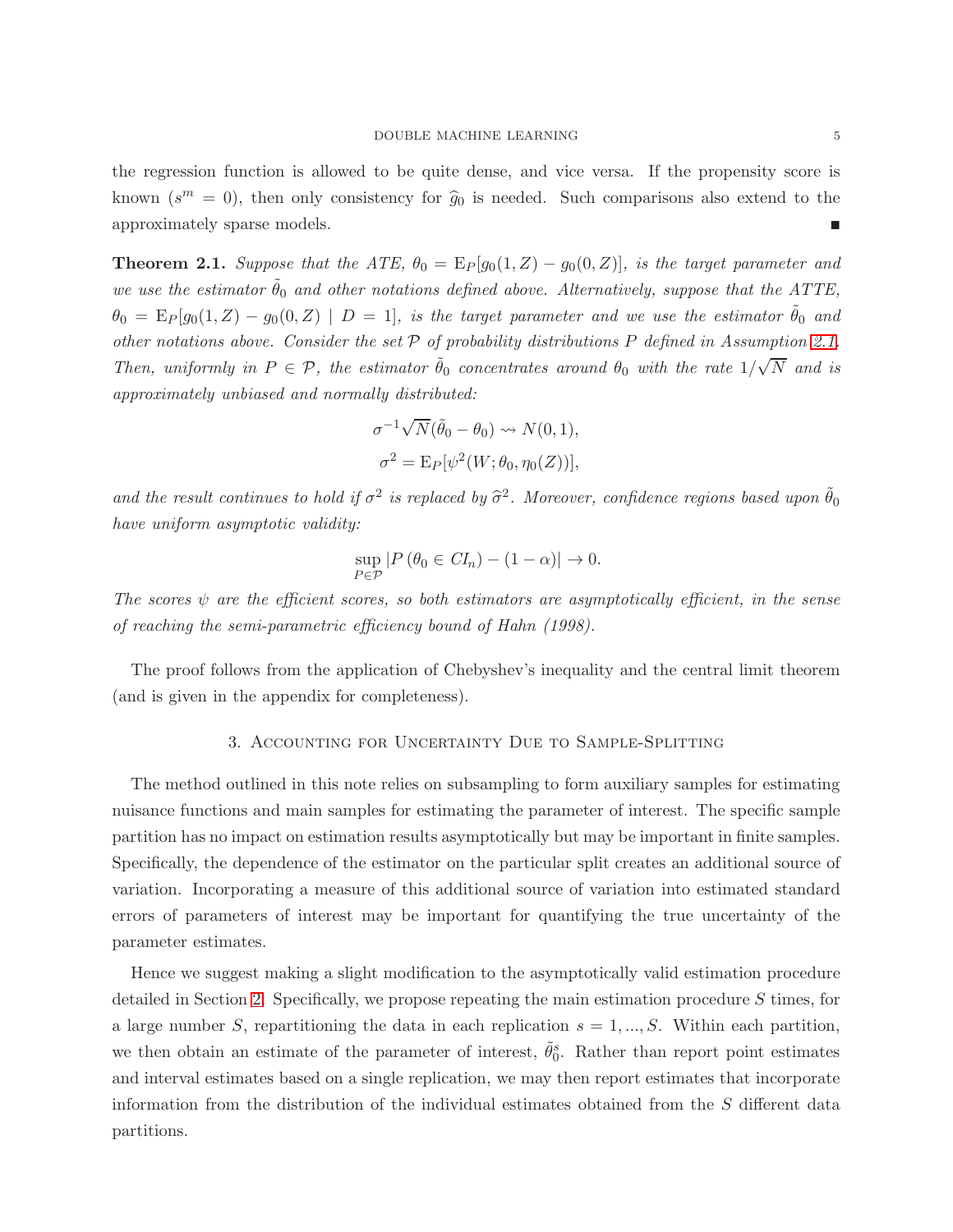For point estimation, two natural quantities that could be reported are the sample average and the sample median of the estimates obtained across the S replications,  $\tilde{\theta}_0^{\text{Mean}}$  and  $\tilde{\theta}_0^{\text{Median}}$ . Both of these reduce the sensitivity of the estimate for  $\theta_0$  to particular splits.  $\tilde{\theta}_0^{\text{Mean}}$  could be strongly affected by any extreme point estimates obtained in the different random partitions of the data, and  $\tilde{\theta}_0^{\text{Median}}$  is obviously much more robust. We note that asymptotically the specific random partition is irrelevant, and  $\tilde{\theta}_0^{\text{Mean}}$  and  $\tilde{\theta}_0^{\text{Median}}$  should be close to each other.

To quantify and incorporate the variation introduced by sample splitting, one might also compute standard errors that add an element to capture the spread of the estimates obtained across the S different sets of partitions. For  $\tilde{\theta}_0^{\text{Mean}}$ , we propose adding an element that captures the spread of the estimated  $\tilde{\theta}_0^s$  around  $\tilde{\theta}_0^{\text{Mean}}$ . Specifically, we suggest

$$
\hat{\sigma}^{\text{Mean}} = \sqrt{\frac{1}{S} \sum_{s=1}^{S} \left( \hat{\sigma}_s^2 + (\tilde{\theta}_0^s - \frac{1}{S} \sum_{j=1}^{S} \tilde{\theta}_0^j)^2 \right)},
$$

where  $\hat{\sigma}_s$  is defined as in Section [2.](#page-2-0) The second term in this formula takes into account the variation due to sample splitting which is added to a usual estimate of sampling uncertainty. Using this estimated standard error obviously results in more conservative inference than relying on the  $\hat{\sigma}_s$  alone. We adopt a similar formulation for  $\tilde{\theta}_0^{\text{Median}}$ . Specifically, we propose a median deviation defined as

$$
\widehat{\sigma}^{\text{Median}} = \text{median}\left\{\sqrt{\widehat{\sigma}_i^2 + (\widehat{\theta}_i - \widehat{\theta}^{\text{Median}})^2}\right\}_{i=1}^S.
$$

This standard error is more robust to outliers than  $\hat{\sigma}^{\text{Mean}}$ .

# Appendix A. Practical Implementation and Empirical Examples

To illustrate the methods developed in this paper, we consider two empirical examples. In the first, we use the method outlined in the paper to estimate the effect of  $401(k)$  eligibility on accumulated assets. In this example, the treatment variable is not randomly assigned and we aim to eliminate the potential biases due to the lack of random assignment by flexibly controlling for a rich set of variables. The second example reexamines the Pennsylvania Reemployment Bonus experiment which used a randomized control trial to investigate the incentive effect of unemployment insurance. Our goal in this supplement is to illustrate the use of our method and examine its empirical properties in two different settings: 1) an observational study where it is important to flexibly control for a large number of variables in order to overcome endogeneity, and 2) a randomized control trial where controlling for confounding factors is not needed for bias reduction but may produce more precise estimates.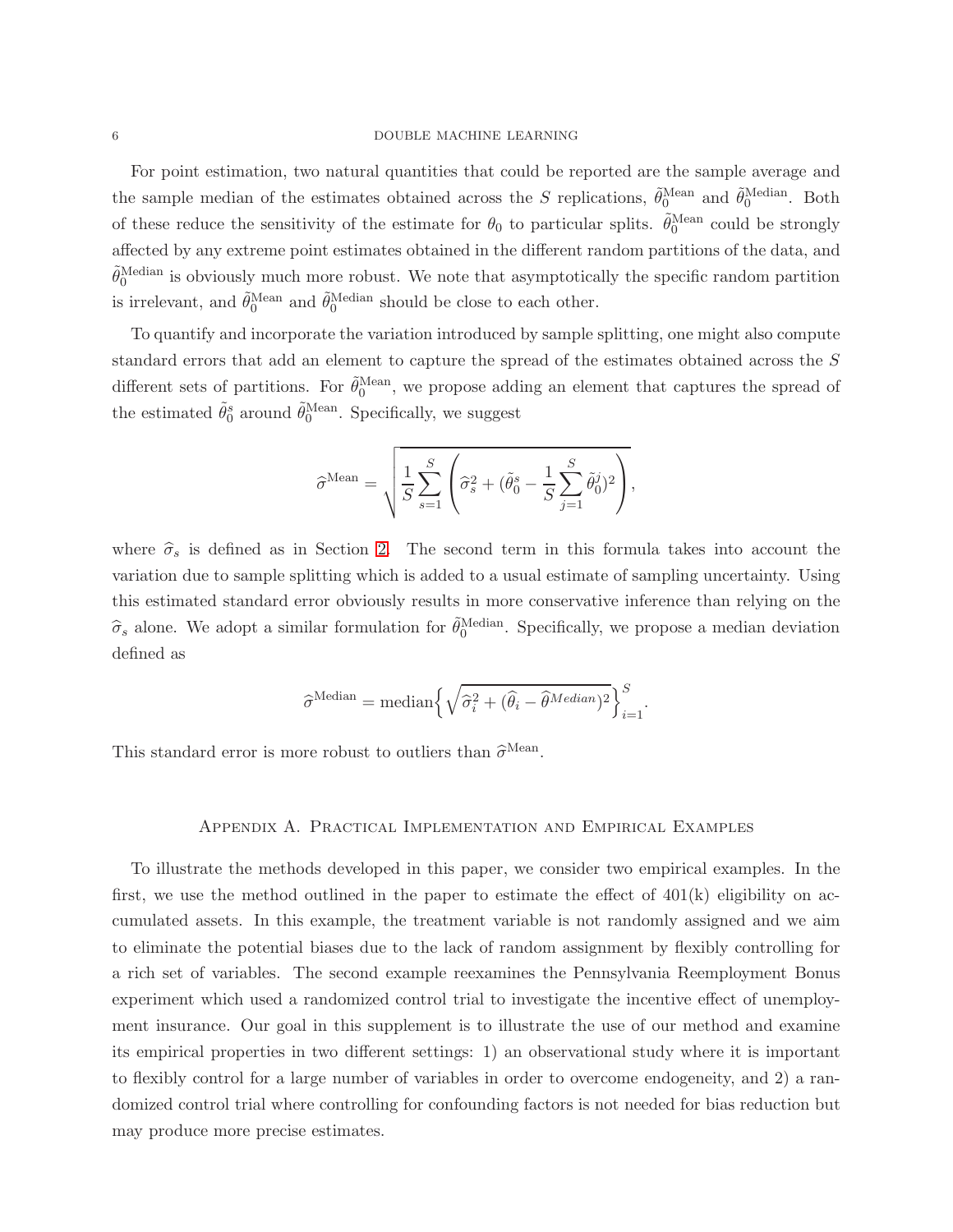#### DOUBLE MACHINE LEARNING  $\hspace{2cm} 7$

Practical Details: Incorporating Uncertainty Induced by Sample Splitting. The results we report are based on repeated application of the method developed in the main paper as discussed in Section III. Specifically, we repeat the main estimation procedure 100 times repartitioning the data in each replication. We then report the average of the ATE estimates from the 100 random splits as the "Mean ATE," and we report the median of the ATE estimates from the 100 splits as the "Median ATE." We then report the measures of uncertainty that account for sampling variability and variability across the splits,  $\hat{\sigma}^{\text{Mean ATE}}$  and  $\hat{\sigma}^{\text{Median ATE}}$ , for the "Mean ATE" and the "Median

ATE" respectively.

The effect of  $401(k)$  Eligibility on Net Financial Assets. The key problem in determining the effect of  $401(k)$  eligibility is that working for a firm that offers access to a  $401(k)$  plan is not randomly assigned. To overcome the lack of random assignment, we follow the strategy developed in Poterba, Venti, and Wise (1994a) and Poterba, Venti, and Wise (1994b). In these papers, the authors use data from the 1991 Survey of Income and Program Participation and argue that eligibility for enrolling in a  $401(k)$  plan in this data can be taken as exogenous after conditioning on a few observables of which the most important for their argument is income. The basic idea of their argument is that, at least around the time  $401(k)$ 's initially became available, people were unlikely to be basing their employment decisions on whether an employer offered a 401(k) but would instead focus on income and other aspects of the job. Following this argument, whether one is eligible for a 401(k) may then be taken as exogenous after appropriately conditioning on income and other control variables related to job choice.

A key component of the argument underlying the exogeneity of 401(k) eligibility is that eligibility may only be taken as exogenous after conditioning on income and other variables related to job choice that may correlate with whether a firm offers a  $401(k)$ . Poterba, Venti, and Wise  $(1994a)$  and Poterba, Venti, and Wise (1994b) and many subsequent papers adopt this argument but control only linearly for a small number of terms. One might wonder whether such specifications are able to adequately control for income and other related confounds. At the same time, the power to learn about treatment effects decreases as one allows more flexible models. The principled use of flexible machine learning tools offers one resolution to this tension. The results presented below thus complement previous results which rely on the assumption that confounding effects can adequately be controlled for by a small number of variables chosen ex ante by the researcher.

In the example in this paper, we use the same data as in Chernozhukov and Hansen (2004). We use net financial assets - defined as the sum of IRA balances, 401(k) balances, checking accounts, U.S. saving bonds, other interest-earning accounts in banks and other financial institutions, other interest-earning assets (such as bonds held personally), stocks, and mutual funds less non-mortgage  $\text{debt}$  - as the outcome variable, Y, in our analysis. Our treatment variable, D, is an indicator for being eligible to enroll in a  $401(k)$  plan. The vector of raw covariates,  $Z$ , consists of age, income,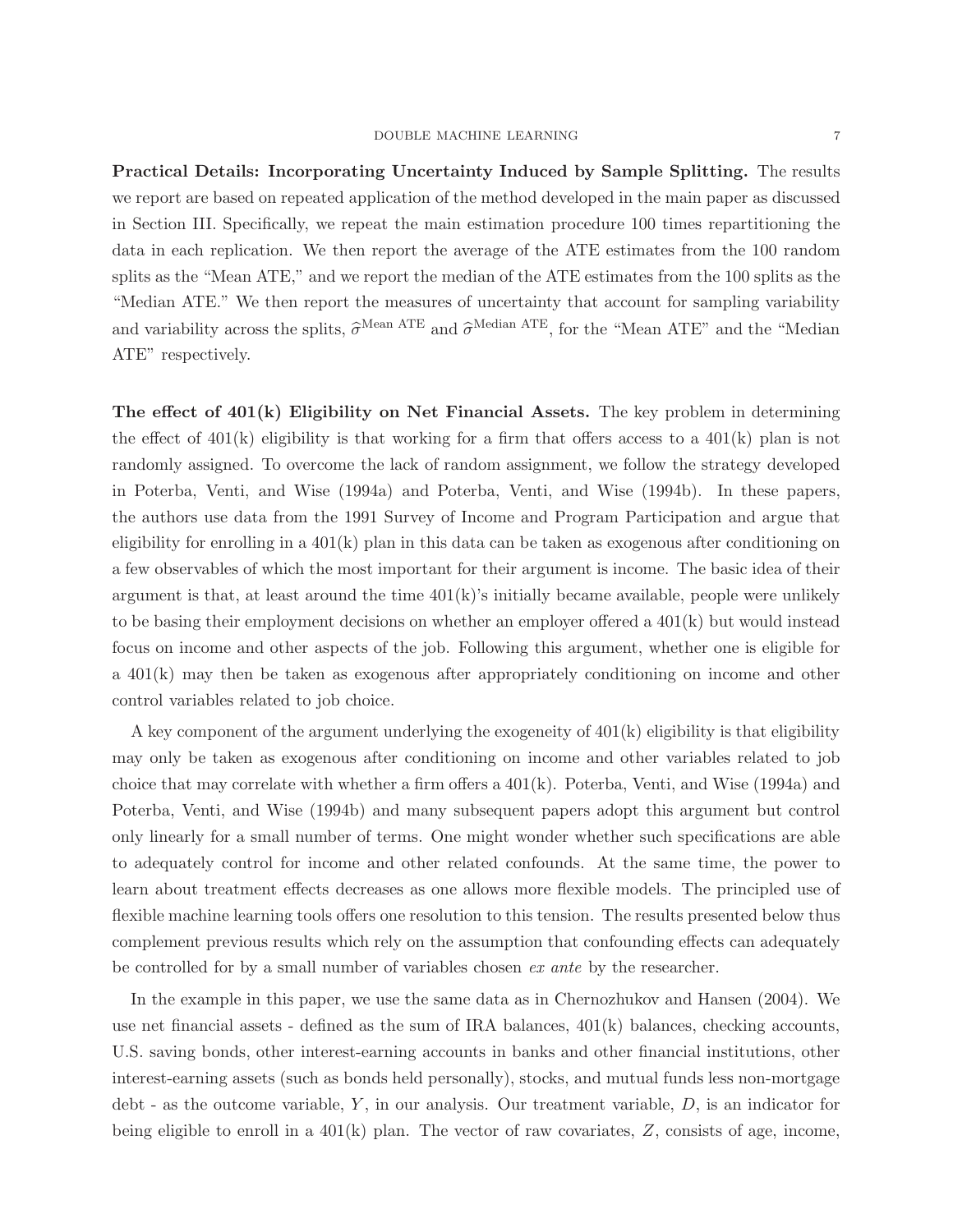family size, years of education, a married indicator, a two-earner status indicator, a defined benefit pension status indicator, an IRA participation indicator, and a home ownership indicator.

In Table [1,](#page-16-0) we report estimates of the mean average treatment effect (Mean ATE) of  $401(k)$ eligibility on net financial assets both in the partially linear model and allowing for heterogeneous treatment effects using the interactive model outlined in Section discussed in the main text. To reduce the disproportionate impact of extreme propensity score weights in the interactive model we trim the propensity scores which are close to the bounds, with the cutoff points of 0.01 and 0.99. We present two sets of results based on sample-splitting using a 2-fold cross-fitting and 5-fold cross-fitting.

We report results based on five simple methods for estimating the nuisance functions used in forming the orthogonal estimating equations. We consider three tree-based methods, labeled "Random Forest", "Reg. Tree", and "Boosting", one  $\ell_1$ -penalization based method, labeled "Lasso", and a neural network method, labeled "Neural Net". For "Reg. Tree," we fit a single CART tree to estimate each nuisance function with penalty parameter chosen by 10-fold cross-validation. The results in the "Random Forest" column are obtained by estimating each nuisance function with a random forest which averages over 1000 trees. The results in "Boosting" are obtained using boosted regression trees with regularization parameters chosen by 10-fold cross-validation. To estimate the nuisance functions using the neural networks, we use 8 hidden layers and a decay parameter of 0.01, and we set activation function as logistic for classification problems and as linear for regres-sion problems.<sup>[1](#page-7-0)</sup> "Lasso" estimates an  $\ell_1$ -penalized linear regression model using the data-driven penalty parameter selection rule developed in Belloni, Chen, Chernozhukov, and Hansen (2012). For "Lasso", we use a set of 275 potential control variables formed from the raw set of covariates and all second order terms, i.e. all squares and first-order interactions. For the remaining methods, we use the raw set of covariates as features.

We also consider two hybrid methods labeled "Ensemble" and "Best". "Ensemble" optimally combines four of the machine learning methods listed above by estimating the nuisance functions as weighted averages of estimates from "Lasso," "Boosting," "Random Forest," and "Neural Net". The weights are restricted to sum to one and are chosen so that the weighted average of these methods gives the lowest average mean squared out-of-sample prediction error estimated using 5-fold crossvalidation. The final column in Table [1](#page-16-0) ("Best") reports results that combines the methods in a different way. After obtaining estimates from the five simple methods and "Ensemble", we select the best methods for estimating each nuisance functions based on the average out-of-sample prediction performance for the target variable associated to each nuisance function obtained from each of the previously described approaches. As a result, the reported estimate in the last column uses different

<span id="page-7-0"></span><sup>&</sup>lt;sup>1</sup>We also experimented with "Deep Learning" methods from which we obtained similar results for some tuning parameters. However, we ran into stability and computational issues and chose not to report these results in the empirical section.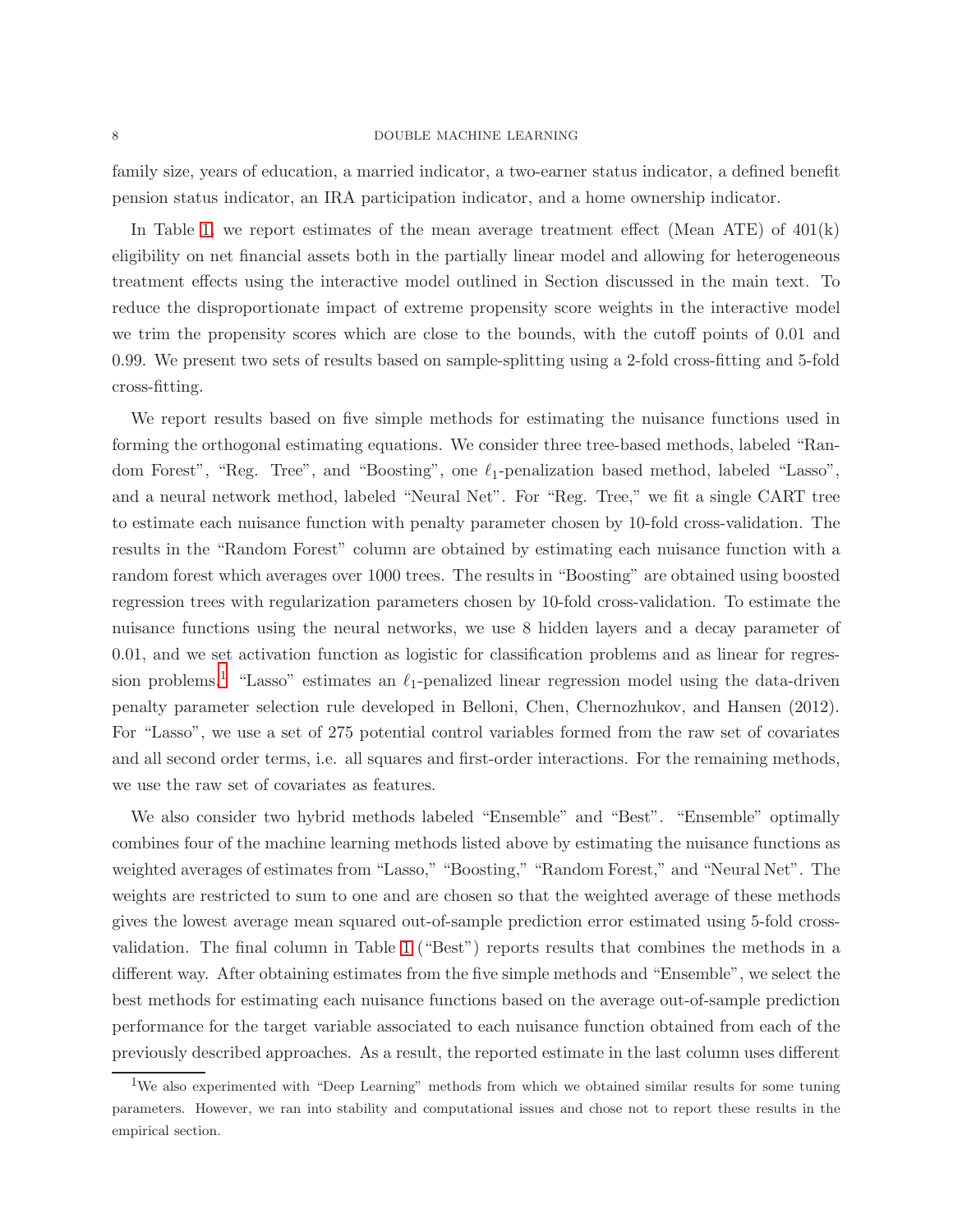#### DOUBLE MACHINE LEARNING  $\hfill 9$

machine learning methods to estimate different nuisance functions. Note that if a single method outperformed all the others in terms of prediction accuracy for all nuisance functions, the estimate in the "Best" column would be identical to the estimate reported under that method.

Turning to the results, it is first worth noting that the estimated ATE of 401(k) eligibility on net financial assets is \$19,559 (not reported) with an estimated standard error of 1413 when no control variables are used. Of course, this number is not a valid estimate of the causal effect of  $401(k)$  eligibility on financial assets if there are neglected confounding variables as suggested by Poterba, Venti, and Wise (1994a) and Poterba, Venti, and Wise (1994b). When we turn to the estimates that flexibly account for confounding reported in Table [1,](#page-16-0) we see that they are substantially attenuated relative to this baseline that does not account for confounding, suggesting much smaller causal effects of  $401(k)$  eligiblity on financial asset holdings. It is interesting and reassuring that the results obtained from the different flexible methods are broadly consistent with each other. This similarity is consistent with the theory that suggests that results obtained through the use of orthogonal estimating equations and any sensible method of estimating the necessary nuisance functions should be similar. Finally, it is interesting that these results are also broadly consistent with those reported in the original work of Poterba, Venti, and Wise (1994a) and Poterba, Venti, and Wise (1994b) which used a simple intuitively motivated functional form, suggesting that this intuitive choice was sufficiently flexible to capture much of the confounding variation in this example.

There are other interesting observations that can provide useful insights into understanding the finite sample properties of the "double ML" estimation method. First, the standard errors of the estimates obtained using 5-fold cross-fitting are considerably lower than those obtained from 2-fold cross-fitting for all methods. This fact suggests that having more observations in the auxiliary sample may be desirable. Specifically, 5-fold cross-fitting estimates uses more observations to learn the nuisance functions than 2-fold cross-fitting and thus likely learns them more precisely. This increase in precision in learning the nuisance functions may then translate into more precisely estimated parameters of interest. While intuitive, we note that this statement does not seem to be generalizable in that there does not appear to be a general relationship between the number of folds in cross-fitting and the precision of the estimate of the parameter of interest. Second, we also see that the standard errors of the Lasso estimates are noticeably larger than the standard errors coming from the other machine learning methods. We believe that this is due to the fact that the out-of-sample prediction errors from a linear model tend to be larger when there is a need to extrapolate. In our framework, if the main sample includes observations that are outside of the range of the observations in the auxiliary sample, the model has to extrapolate to those observations. The fact that the standard errors are lower in 5-fold cross-fitting than in 2-fold crossfitting for the "Lasso" estimations also supports this hypothesis, because the higher number of observations in the auxiliary sample reduces the degree of extrapolation.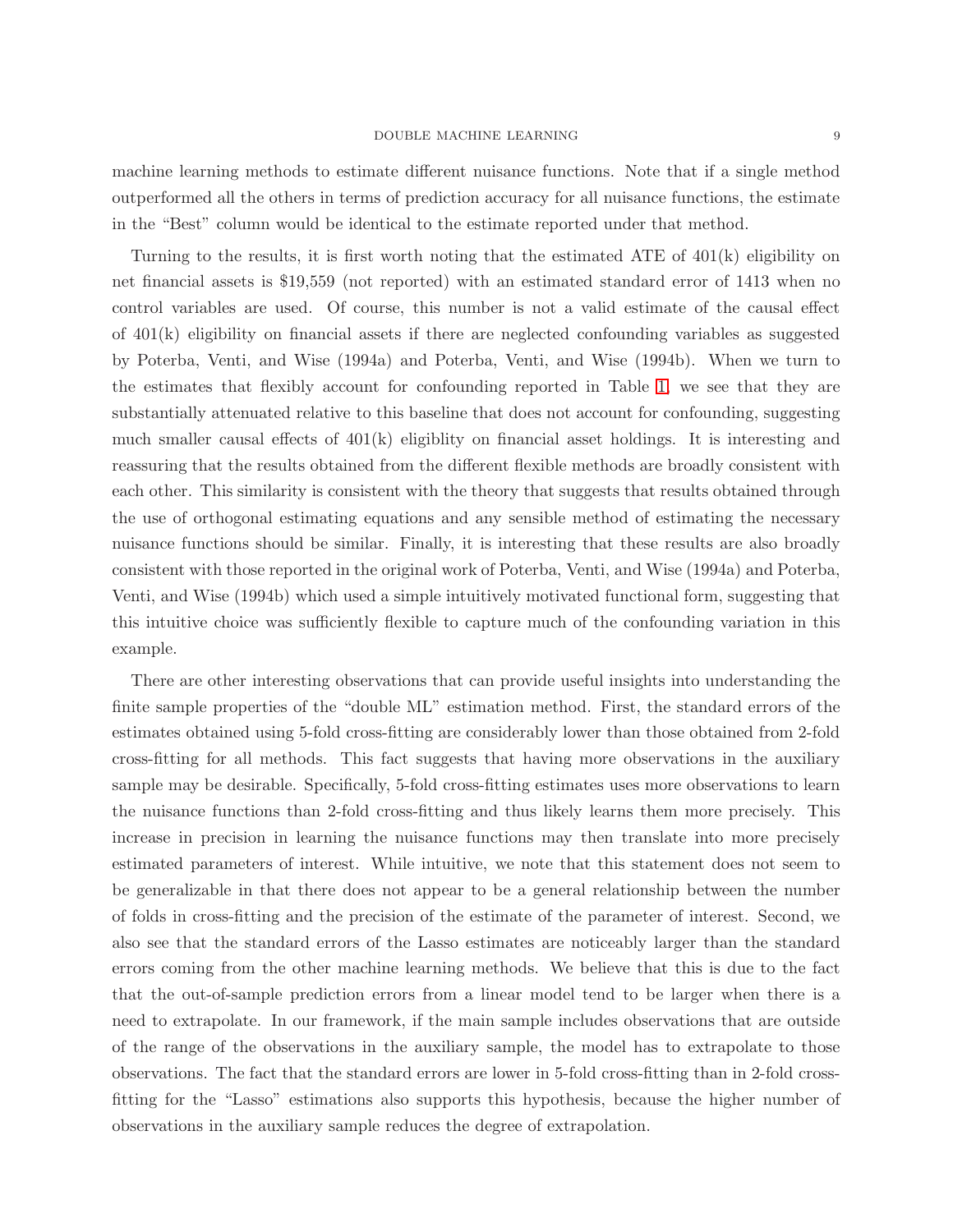In Table [2,](#page-16-1) we report the median ATE estimation results for the same models to check the robustness of our results to the outliers due to sample splitting. We see that both the coefficients and standard errors are similar to the "Mean ATE" estimates and standard errors. The similarity between the "Mean ATE" and "Median ATE" suggests that the distribution of the ATE across different splits is approximately symmetric and relatively thin-tailed.

The effect of Unemployment Insurance Bonus on Unemployment Duration. As a further example, we re-analyze the Pennsylvania Reemployment Bonus experiment which was conducted by the US Department of Labor in the 1980s to test the incentive effects of alternative compensation schemes for unemployment insurance (UI). This experiment has been previously studied by Bilias (2000) and Bilias and Koenker (2002). In these experiments, UI claimants were randomly assigned either to a control group or one of five treatment groups.<sup>[2](#page-9-0)</sup> In the control group the standard rules of the UI applied. Individuals in the treatment groups were offered a cash bonus if they found a job within some pre-specified period of time (qualification period), provided that the job was retained for a specified duration. The treatments differed in the level of the bonus, the length of the qualification period, and whether the bonus was declining over time in the qualification period; see Bilias and Koenker (2002) for further details on data.

In our empirical example, we focus only on the most generous compensation scheme, treatment 4, and drop all individuals who received other treatments. In this treatment, the bonus amount is high and qualification period is long compared to other treatments, and claimants are eligible to enroll in a workshop. Our treatment variable, D, is an indicator variable for the treatment 4, and the outcome variable, Y, is the log of duration of unemployment for the UI claimants. The vector of covariates, Z, consists of age group dummies, gender, race, number of dependents, quarter of the experiment, location within the state, existence of recall expectations, and type of occupation.

We report estimates of the ATE on unemployment duration both in the partially linear model and in the interactive model. We again consider the same methods with the same tuning choices, with one exception, for estimating the nuisance functions as in the previous example and so do not repeat details for brevity. The one exception is that we implement neural networks with 2 hidden layers and a decay parameter of 0.02 in this example which yields better prediction performance. In "Lasso" estimation, we use a set of 96 control variables formed by taking nonlinear functions and interactions of the raw set of covariates. For the remaining approaches, we use only the 14 raw control variables listed above.

Table [3](#page-17-0) presents estimates of the "Mean ATE" on unemployment duration using the partially linear model and interactive model in panel A and B, respectively. To reduce the disproportionate impact of extreme propensity score weights in the interactive model, we trim the propensity scores

<span id="page-9-0"></span><sup>2</sup>There are six treatment groups in the experiments. Following Bilias (2000). we merge the groups 4 and 6.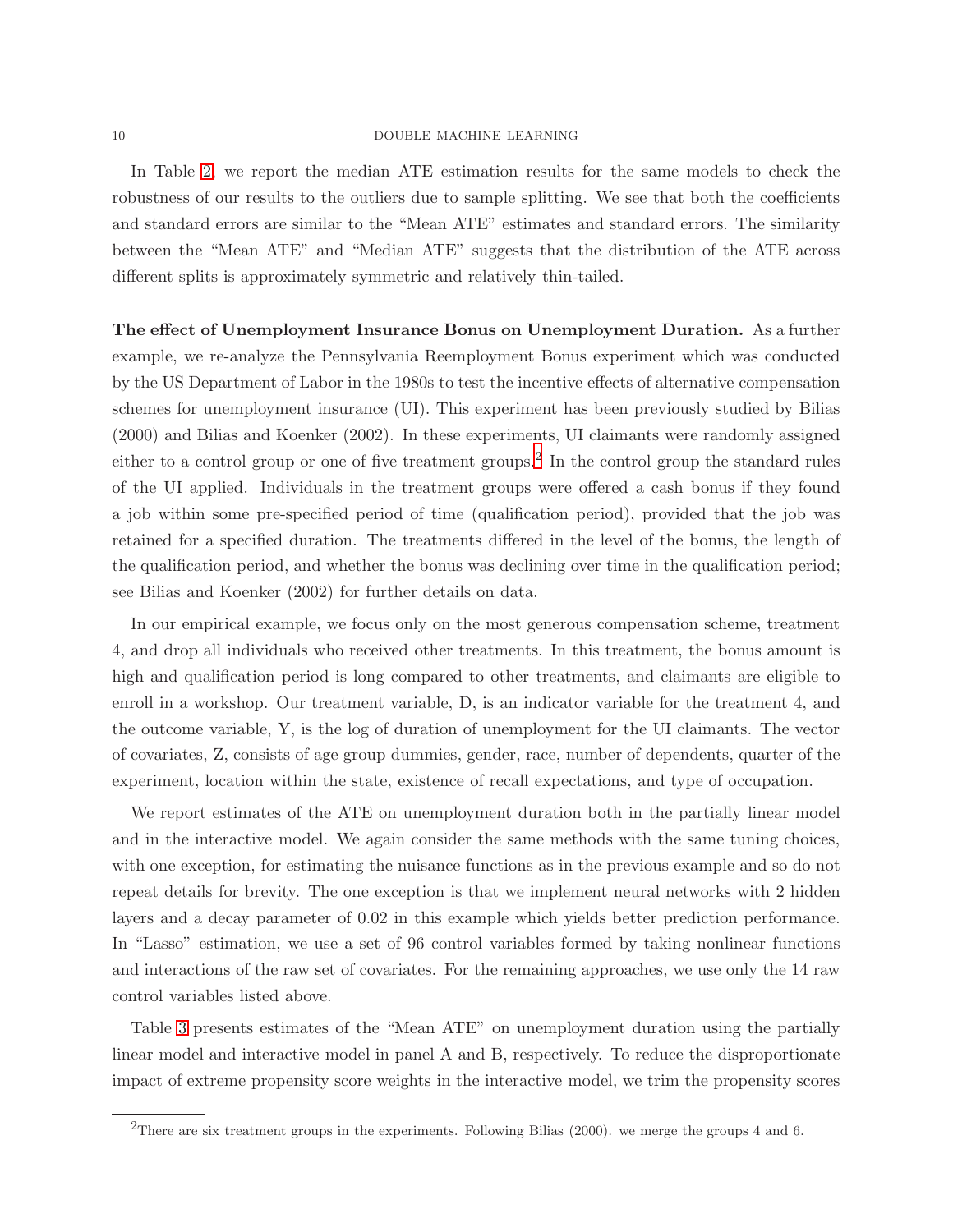at 0.01 and 0.99 as in the previous example. For both the partially linear model and the interactive model, we report estimates obtained using 2-fold cross-fitting and 5-fold cross-fitting.

The estimation results are consistent with the findings of previous studies which have analyzed the Pennsylvania Bonus Experiment. The ATE on unemployment duration is negative and significant across all estimation methods at the 5% level with the exception of the estimate of the ATE obtained from the interactive model using random forests, which is significant at the 10% level. When looking at standard errors it is useful to remember that they include both sampling variation and variation due to random sample splitting. It is reassuring to see that the variation due to sample splitting does not change the conclusion. It is also interesting to see that, similar to the result in the first empirical example, the "Mean ATE" estimates are broadly similar across different estimation models. Finally in Table [4](#page-17-1) we report the "Median ATE" estimates. The median estimates are close to the mean estimates, giving further evidence for the stability of estimation across different random splits.

In conclusion, we want to emphasize some important observations that can be drawn from these empirical examples. First, for both examples the choice of the machine learning method in estimating nuisance functions does not substantively change the conclusion, and we obtained broadly consistent results regardless of which method we employ. Second, the similarity between the median and mean estimates suggests that the results are robust to the particular sample split used in estimation in these examples.

#### Appendix B. Proofs

Notation. The symbols P and E denote probability and expectation operators with respect to a generic probability measure. If we need to signify the dependence on a probability measure  $P$ , we use P as a subscript in  $P_P$  and  $E_P$ . Note also that we use capital letters such as W to denote random elements and use the corresponding lower case letters such as w to denote fixed values that these random elements can take in the set W. In what follows, we use  $\|\cdot\|_{P,q}$  to denote the  $L^q(P)$ norm; for example, for measurable  $f : \mathcal{W} \to \mathbb{R}$ , we denote

$$
||f(W)||_{P,q} := \left(\int |f(w)|^q dP(w)\right)^{1/q}.
$$

Define the empirical process  $\mathbb{G}_{n,I}(\psi(W))$  as a linear operator acting on measurable functions  $\psi$ :  $W \to \mathbb{R}$  such that  $\|\psi(W)\|_{P,2} < \infty$  via,

$$
\mathbb{G}_{n,I}(\psi(W)) := \frac{1}{\sqrt{n}} \sum_{i \in I} \left( f(W_i) - \int f(w) dP(w) \right).
$$

Analogously, we define the empirical expectation and probability as:

$$
\mathbb{E}_{n,I}(\psi(W)) := \frac{1}{n} \sum_{i \in I} f(W_i); \quad \mathbb{P}_{n,I}(A) := \frac{1}{n} \sum_{i \in I} 1(W_i \in A).
$$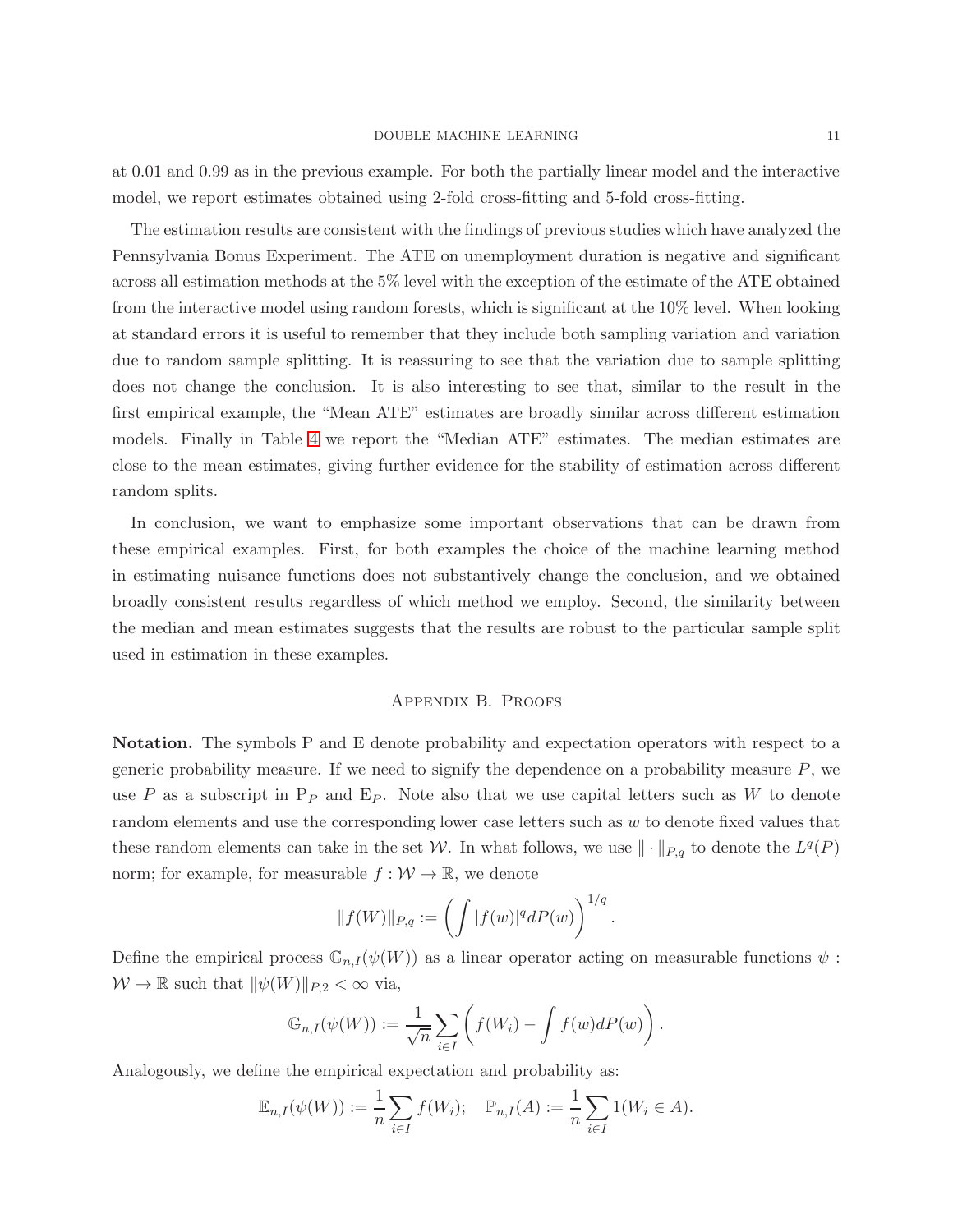**Proof of Theorem 1.** We will demonstrate the result for the case of ATE estimator, which uses the score:

$$
\psi(W; \theta, \eta) := g(1, Z) - g(0, Z) + \frac{D(Y - g(1, Z))}{m(Z)} - \frac{(1 - D)(Y - g(0, Z))}{1 - m(Z)} - \theta,
$$

and the result for ATTE follows similarly. Choose any sequence  $\{P_n\} \in \mathcal{P}$ . **Step 1:** (Main Step). Letting  $\check{\theta}_{0,k} = \check{\theta}_0(I_k, I_k^c)$ , write

$$
\sqrt{n}(\check{\theta}_k - \theta_0) = \mathbb{G}_{n,I_k} \psi(W; \theta_0, \widehat{\eta}_0(I_k^c)) + \sqrt{n} \int \psi(w; \theta_0, \widehat{\eta}_0(I_k^c)) dP_n(w).
$$

Steps 2 – 5 below demonstrate that for each  $k = 1, ..., K$ ,

<span id="page-11-0"></span>
$$
\int (\psi(w; \theta_0, \hat{\eta}_0(I_k^c)) - \psi(w; \theta_0, \eta_0))^2 dP_n(w) = o_{P_n}(1),
$$
\n(B.1)

$$
\sqrt{n}\int \psi(w;\theta_0,\widehat{\eta}_0(I_k^c))dP_n(w) = o_{P_n}(1),\tag{B.2}
$$

$$
\widehat{\sigma}^2 - \sigma^2 = o_{P_n}(1),\tag{B.3}
$$

$$
\sigma^{-2} = O(1)
$$
, and  $\sigma^2 = O(1)$ . (B.4)

The equations [\(B.1\)](#page-11-0) and [\(B.2\)](#page-11-0) are the minimal conditions needed on the estimators of the nuisance parameters, and could be used to replace the more primitive conditions stated in the text.

Assertion [\(B.1\)](#page-11-0) implies that

$$
\mathbb{G}_{n,I_k}(\psi(W;\theta_0,\widehat{\eta}_0(I_k^c))-\psi(W;\theta_0,\eta_0))=o_{P_n}(1),
$$

since the quantity in the display converges in probability conditionally on the data  $(W_i)_{i \in I_k^c}$  by  $(B.1)$ and Chebyshev inequality, which in turn implies the unconditional convergence in probability, as noted in the following simple lemma.

**Lemma B.1.** Let  $\{X_m\}$  and  $\{Y_m\}$  be sequences of random vectors. If for any  $\epsilon > 0$ ,  $P(\|X_m\| >$  $\epsilon | Y_m | \to_P 0$ , then  $P(||X_m|| > \epsilon) \to 0$ . In particular, this occurs if  $E[||X_m||^q | Y_m] \to_P 0$  for some  $q \geqslant 1$ , by Markov's inequality.

**Proof.** For any  $\epsilon > 0$   $P(||X_m|| > \epsilon) \leq E[P(||X_m|| > \epsilon | Y_m)] \to 0$ , since the sequence  $\{P(||X_m|| > \epsilon | Y_m) \leq \epsilon \leq E[P(||X_m|| > \epsilon | Y_m]] \to 0\}$  $\epsilon | Y_m \rangle$  is uniformly integrable.

Using independence of data blocks  $(W_i)_{i \in I_k}$ ,  $k = 1, ..., K$ , the application of the Lindeberg-Feller theorem and the Cramer-Wold device, we conclude that

$$
(\sigma^{-1}\sqrt{n}(\check{\theta}_{0,k}-\theta_0))_{k=1}^K = (\sigma^{-1}\mathbb{G}_{n,I_k}\psi(W;\theta_0,\eta_0))_{k=1}^K + o_{P_n}(1) \rightsquigarrow (\mathcal{N}_k)_{k=1}^K,
$$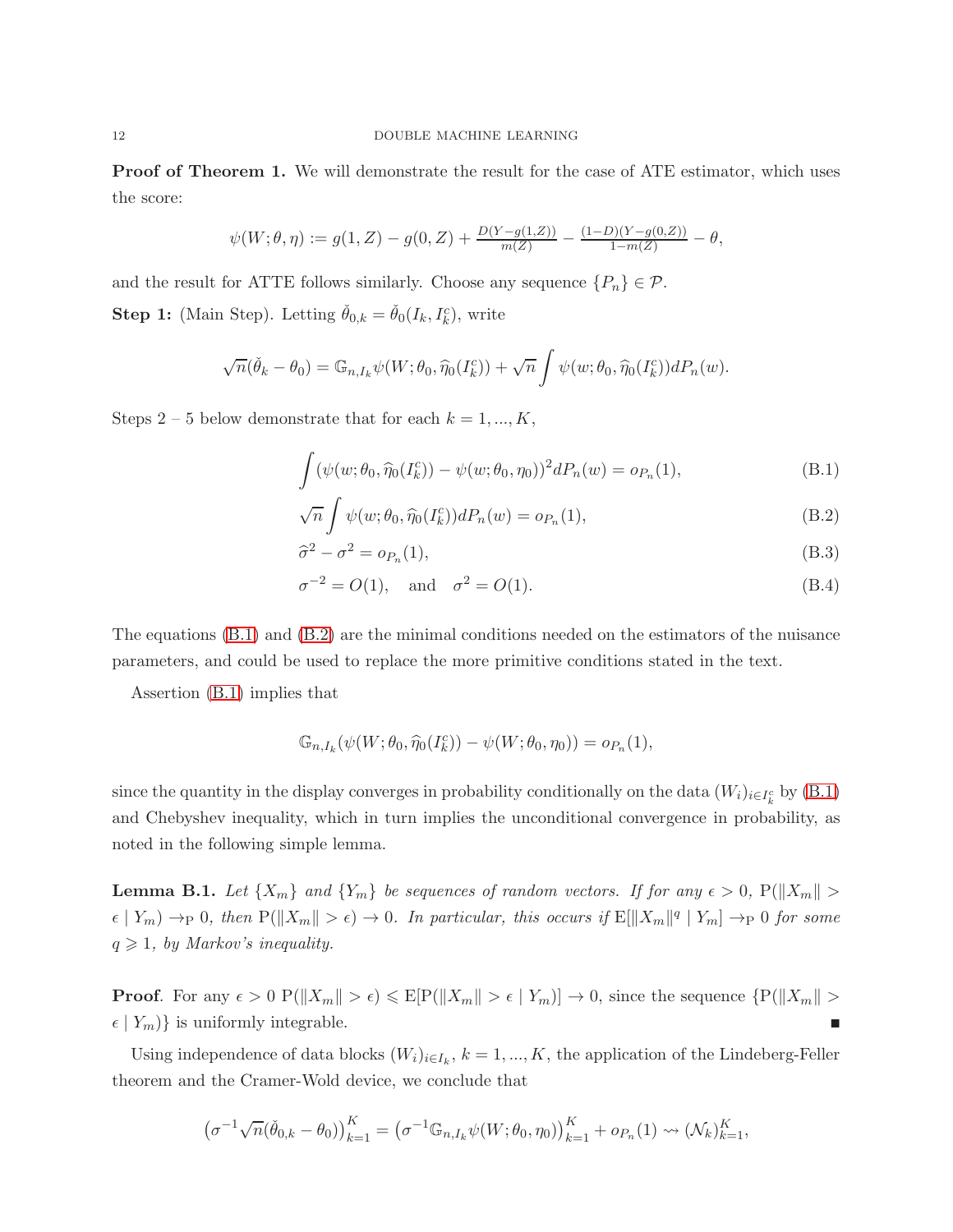where  $(\mathcal{N}_k)_{k=1}^K$  is a Gaussian vector with independent  $N(0, 1)$  coordinates. Therefore,

$$
\sigma^{-1}\sqrt{nK}(\tilde{\theta}_0 - \theta_0) = \sigma^{-1}\sqrt{nK} \left( \frac{1}{K} \sum_{k=1}^K \check{\theta}_{0,k} - \theta_0 \right)
$$
  
= 
$$
\frac{1}{\sqrt{K}} \sum_{k=1}^K \sigma^{-1} \mathbb{G}_{n,I_k} \psi(W; \theta_0, \eta_0) + o_{P_n}(1) \rightsquigarrow \frac{1}{\sqrt{K}} \sum_{k=1}^K \mathcal{N}_k = N(0, 1),
$$

where the last line uses the sum-stability of the normal distribution. Moreover, the result continues to hold if  $\sigma$  is replaced by  $\hat{\sigma}$  in view of [\(B.3\)](#page-11-0) and [\(B.4\)](#page-11-0).

The above claim implies that  $CI_n = [\tilde{\theta}_0 \pm \Phi^{-1}(1 - \alpha/2)\hat{\sigma}/\sqrt{N}]$  obeys

$$
P_{P_n}(\theta_0 \in CI_n) \to (1 - \alpha).
$$

In addition, the last two claims hold under any sequence  $\{P_n\} \in \mathcal{P}$ , which implies that these claims hold uniformly in  $P \in \mathcal{P}$ . Indeed, for example, choose  $\{P_n\}$  such that, for some  $\epsilon_n \to 0$ 

$$
\sup_{P \in \mathcal{P}} |P_P(\theta_0 \in \mathrm{CI}_n) - (1 - \alpha)| \leqslant |P_{P_n}(\theta_0 \in \mathrm{CI}_n) - (1 - \alpha)| + \epsilon_n.
$$

The right-hand side converges to zero, which implies the uniform convergence. It remains to prove claims  $(B.1) - (B.4)$  $(B.1) - (B.4)$ .

**Step 2:** This step demonstrates assertion [\(B.1\)](#page-11-0). Observe that for some constant  $C_{\varepsilon}$  that depends only on  $\varepsilon$  and  $\mathcal{P}$ ,

$$
\|\psi(W;\theta_0,\widehat{\eta}_0(I_k^c)) - \psi(W;\theta_0;\eta_0)\|_{P_n,2} \leqslant C_{\varepsilon}(\mathcal{I}_1 + \mathcal{I}_2 + \mathcal{I}_3),
$$

where

$$
\mathcal{I}_1 = \max_{d \in \{0,1\}} \left\| \widehat{g}_0(d, Z; I_k^c) - g_0(d, Z) \right\|_{P_{n,2}},
$$
\n
$$
\mathcal{I}_2 = \left\| \frac{D(Y - \widehat{g}_0(1, Z; I_k^c))}{\widehat{m}_0(Z; I_k^c)} - \frac{D(Y - g_0(1, Z))}{m_0(Z)} \right\|_{P_{n,2}},
$$
\n
$$
\mathcal{I}_3 = \left\| \frac{(1 - D)(Y - \widehat{g}_0(0, Z; I_k^c))}{1 - \widehat{m}_0(Z; I_k^c)} - \frac{(1 - D)(Y - g_0(0, Z))}{1 - m_0(Z; I_k^c)} \right\|_{P_{n,2}}.
$$

We bound  $\mathcal{I}_1$ ,  $\mathcal{I}_2$ , and  $\mathcal{I}_3$  in turn. First,  $P_n(\mathcal{I}_1 > \delta_n) \leq \Delta_n \to 0$  by Assumption [2.1,](#page-3-0) and so  $\mathcal{I}_1 = o_{P_n}(1)$ . Also, on the event that

<span id="page-12-0"></span>
$$
P_n(\varepsilon \leq \widehat{m}_0(Z; I_k^c) \leq 1 - \varepsilon) = 1
$$
\n(B.5)

and

<span id="page-12-1"></span>
$$
\|\widehat{g}_0(1, Z; I_k^c) - g_0(1, Z)\|_{P_n,2} + \|\widehat{m}_0(Z; I_k^c) - m_0(Z)\|_{P_n,2} \leq \delta_n,
$$
\n(B.6)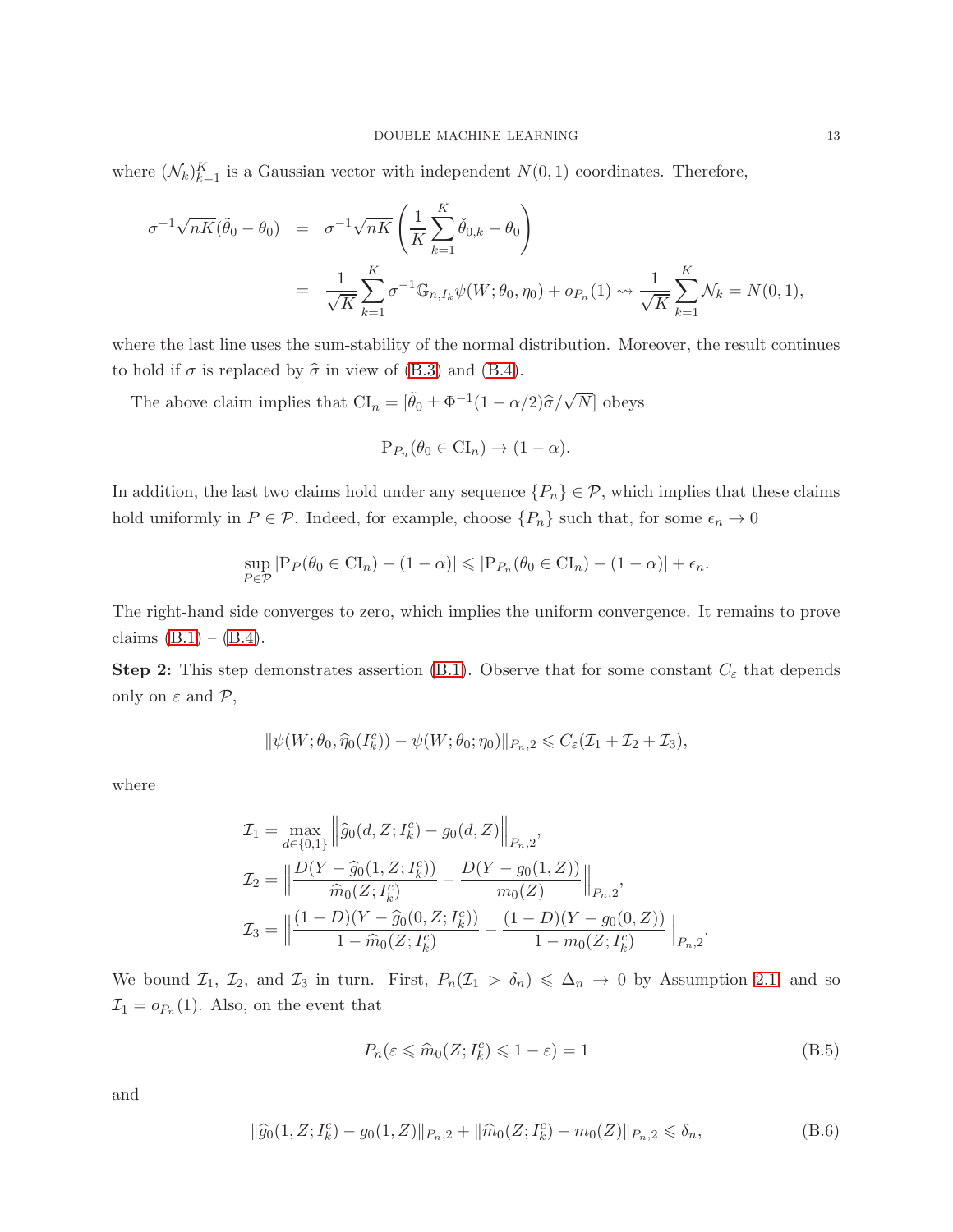which happens with  $P_{P_n}$ -probability at least  $1 - \Delta_n$  by Assumption [2.1,](#page-3-0)

$$
\mathcal{I}_2 \leq \varepsilon^{-2} \Big\| Dm_0(Z)(Y - \widehat{g}_0(1, Z; I_k^c)) - D\widehat{m}_0(Z; I_k^c)(Y - g_0(1, Z)) \Big\|_{P_{n,2}} \n\leq \varepsilon^{-2} \Big\| m_0(Z)(g_0(1, Z) + \zeta - \widehat{g}_0(1, Z; I_k^c)) - \widehat{m}_0(Z; I_k^c)\zeta \Big\|_{P_{n,2}} \n\leq \varepsilon^{-2} \Big( \Big\| m_0(Z)(\widehat{g}_0(1, Z; I_k^c) - g_0(1, Z)) \Big\|_{P_{n,2}} + \Big\| (\widehat{m}_0(Z; I_k^c) - m_0(Z))\zeta \Big\|_{P_{n,2}} \Big) \n\leq \varepsilon^{-2} \Big( \|\widehat{g}_0(1, Z; I_k^c) - g_0(1, Z)\|_{P_{n,2}} + \sqrt{C} \|\widehat{m}_0(Z; I_k^c) - m_0(Z)\|_{P_{n,2}} \Big) \leq \varepsilon^{-2} (\delta_n + \sqrt{C}\delta_n) \to 0,
$$

where the first inequality follows from [\(B.5\)](#page-12-0) and Assumption [2.1,](#page-3-0) the second from the facts that  $D \in \{0,1\}$  and for  $D=1$ ,  $Y = g_0(1, Z) + \zeta$ , the third from the triangle inequality, the fourth from the facts that  $P_n(m_0(Z) \leq 1) = 1$  and  $P_n(E_{P_n}[\zeta^2 | Z] \leq C) = 1$ , which are imposed in Assumption [2.1,](#page-3-0) the fifth from [\(B.6\)](#page-12-1), and the last assertion follows since  $\delta_n \to 0$ . Hence,  $\mathcal{I}_2 = o_{P_n}(1)$ . In addition, the same argument shows that  $\mathcal{I}_3 = o_{P_n}(1)$ , and so the claim of this step follows.

**Step 3:** This step demonstrates the assertion [\(B.2\)](#page-11-0). Observe that since  $\theta_0 = \mathbb{E}_{P_n}[g_0(1, Z)$  $g_0(0, Z)$ , the left-hand side of  $(B.2)$  is equal to

$$
\mathcal{I}_4 = \sqrt{n} \int \left( \frac{\widehat{m}_0(z; I_k^c) - m_0(z)}{\widehat{m}_0(z; I_k^c)} \cdot (\widehat{g}_0(1, z; I_k^c) - g_0(1, z)) + \frac{\widehat{m}_0(z; I_k^c) - m(z)}{1 - \widehat{m}_0(z; I_k^c)} \cdot (\widehat{g}_0(0, z; I_k^c) - g_0(0, z)) \right) dP_n(z).
$$

But on the event that

$$
P_n(\varepsilon \leq \widehat{m}_0(Z; I_k^c) \leq 1 - \varepsilon) = 1
$$

and

$$
\max_{d \in \{0,1\}} \|\widehat{g}_0(d,Z;I_k^c) - g_0(d,Z)\|_{P_n,2} \cdot \|\widehat{m}_0(Z;I_k^c) - m_0(Z)\|_{P_n,2} \leq \delta_n n^{-1/2},
$$

which happens with  $P_{P_n}$ -probability at least  $1-\Delta_n$  by Assumption [2.1,](#page-3-0) we have using the Cauchy-Schwarz inequality that

$$
\mathcal{I}_4 \leqslant \frac{2\sqrt{n}}{\varepsilon} \max_{d \in \{0,1\}} \|\widehat{g}_0(d,Z;I_k^c) - g_0(d,Z)\|_{P_n,2} \cdot \|\widehat{m}_0(Z;I_k^c) - m_0(Z)\|_{P_n,2} \leqslant \frac{2\delta_n}{\varepsilon} \to 0,
$$

which gives the claim of this step.

Step 4: This step demonstrates the assertion [\(B.3\)](#page-11-0). We can write

$$
\widehat{\sigma}^2 = \frac{1}{K} \sum_{k=1}^K \widehat{\sigma}_k^2, \quad \widehat{\sigma}_k^2 := \mathbb{E}_{n, I_k} \psi^2(W; \widetilde{\theta}_k, \widehat{\eta}_0(I_k^c)); \quad \sigma^2 = \mathbb{E}_{P_n} \psi^2(W; \theta_0, \eta_0).
$$

We claim that for each  $k = 1, ..., K$ ,

$$
\mathbb{E}_{n,I_k}\psi^2(W;\tilde{\theta}_0,\widehat{\eta}_0(I^c)) - \mathbb{E}_{n,I_k}\psi^2(W;\theta_0,\eta_0) = o_{P_n}(1), \quad \mathbb{E}_{n,I_k}\psi^2(W;\theta_0,\eta_0) - \sigma^2 = o_{P_n}(1).
$$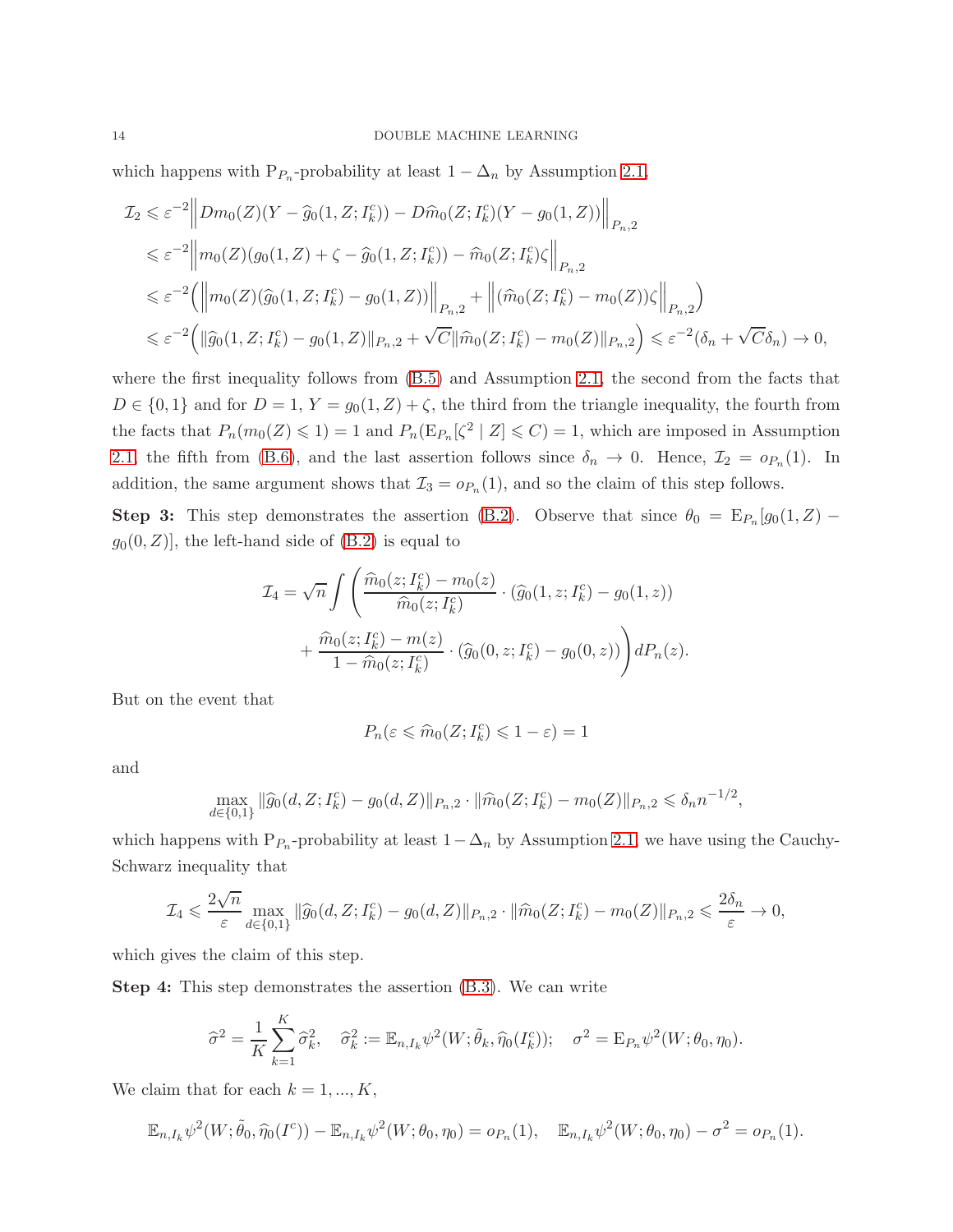The latter property holds by the Chebyshev Inequality. Further, letting I denote a generic  $I_k$ , the relation  $a^2 - b^2 = (a - b)(a + b)$ , and the Cauchy-Schwarz and triangle inequalities yield

$$
|\mathbb{E}_{n,I}\{\psi^2(W;\hat{\theta}_0,\widehat{\eta}_0(I^c))-\psi^2(W;\theta_0,\eta_0)\}|\leq r_n\times(2\|\psi(W;\theta_0,\eta_0)\|_{\mathbb{P}_{n,I},2}+r_n)
$$

where

$$
r_n := \|\psi(W; \tilde{\theta}_0, \hat{\eta}_0(I^c)) - \psi(W; \theta_0, \eta_0)\|_{\mathbb{P}_{n,I},2}.
$$

Hence, given that  $\|\psi(W; \theta_0, \eta_0)\|_{\mathbb{P}_{n,I},2}^2 - \sigma^2 = o_{P_n}(1)$  as noted above, and  $\sigma^2$  is bounded above by [\(B.4\)](#page-11-0), the claim follows as long as we can show that

<span id="page-14-0"></span>
$$
r_n = o_{P_n}(1). \tag{B.7}
$$

To show [\(B.7\)](#page-14-0), we have

$$
r_n \leq \|\tilde{\theta}_0 - \theta_0\| + \|\psi(W; \theta_0, \hat{\eta}_0(I^c)) - \psi(W; \theta_0; \eta_0)\|_{\mathbb{P}_{n,I},2},
$$

and  $\|\tilde{\theta}_0 - \theta_0\| = o_{P_n}(1)$  by the arguments in Step 1. Also,

$$
E_{P_n}\left[\|\psi(W;\theta_0,\widehat{\eta}_0(I^c)) - \psi(W;\theta_0;\eta_0)\|_{\mathbb{P}_{n,I,2}} \mid (W_i)_{I \in I^c}\right] \leq \|\psi(W;\theta_0,\widehat{\eta}_0(I^c_k)) - \psi(W;\theta_0;\eta_0)\|_{P_n,2} = o_{P_n}(1).
$$

by Jensen's inequality and Step 2. Hence, [\(B.7\)](#page-14-0) holds, which gives the claim of this step.

**Step 5:** This step demonstrates the assertion [\(B.4\)](#page-11-0). Note that the bound  $\sigma^2 = O(1)$  holds trivially from Assumption [2.1.](#page-3-0) Hence, it suffices to show that  $\sigma^{-2} = O(1)$ . To do so, observe that using Assumption [2.1](#page-3-0) we have

$$
\begin{split} \mathcal{E}\Big[\psi^2(W,\theta_0,\eta_0)\Big] &= \mathcal{E}\Big[\mathcal{E}[\psi^2(W,\theta_0,\eta_0) \mid D,Z]\Big] \\ &= \mathcal{E}\Big[\mathcal{E}[(g_0(1,Z)-g_0(0,Z)-\theta_0)^2 \mid D,Z]\Big] \\ &+ \mathcal{E}\Big[\Big(\frac{D(Y-g_0(1,Z))}{m_0(Z)}-\frac{(1-D)(Y-g_0(0,Z))}{1-m_0(Z)}\Big)^2 \mid D,Z\Big]\Big] \\ &\geqslant \mathcal{E}\Big[\Big(\frac{D(Y-g_0(1,Z))}{m_0(Z)}-\frac{(1-D)(Y-g_0(0,Z))}{1-m_0(Z)}\Big)^2\Big] \\ &= \mathcal{E}\Big[\Big(\frac{(1-m_0(Z))D(Y-g_0(1,Z))-m_0(Z)(1-D)(Y-g_0(0,Z))}{m_0(Z)(1-m_0(Z))}\Big)^2\Big] \\ &= \mathcal{E}\Big[\Big(\frac{(D-m_0(Z))\zeta}{m_0(Z)(1-m_0(Z))}\Big)^2\Big] \geqslant \mathcal{E}[(D-m_0(Z))^2\zeta^2] = \mathcal{E}[\nu^2\zeta^2] \geqslant \mathcal{E}[\nu^2]\mathcal{E}[\zeta^2] \geqslant c^4, \end{split}
$$

where the last line follows since  $P_n(m(Z) \leq 1) = P_n(1 - m(Z) \leq 1) = 1$ . This gives the claim of this step and completes the proof of the theorem.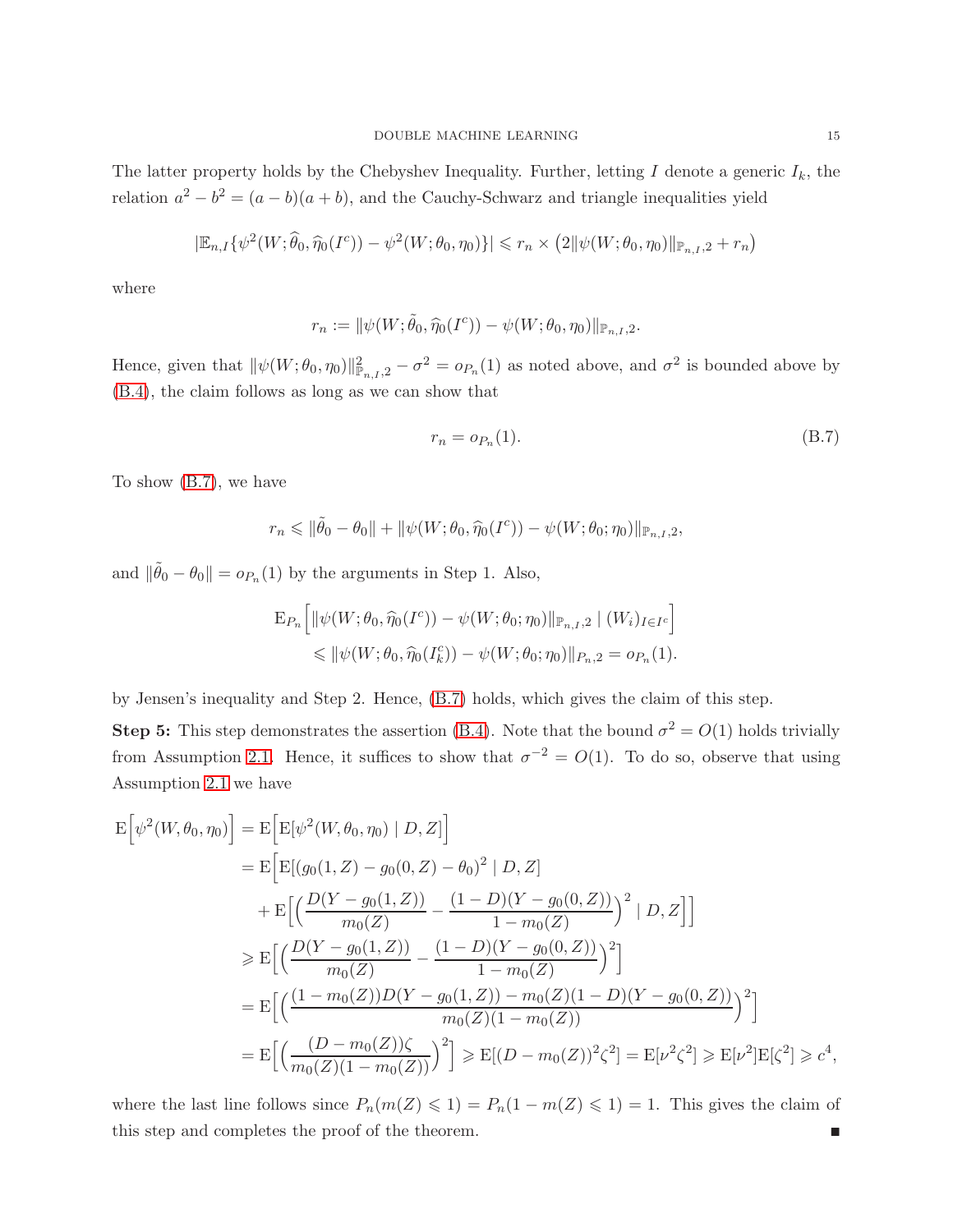#### **REFERENCES**

- Angrist, J. D., and A. B. Krueger (1995): "Split-Sample Instrumental Variables Estimates of the Return to Schooling," *Journal of Business and Economic Statistics*, 13(2), 225–235.
- BELLONI, A., D. CHEN, V. CHERNOZHUKOV, AND C. HANSEN (2012): "Sparse models and methods for optimal instruments with an application to eminent domain," *Econometrica*, 80, 2369–2429, ArXiv, 2010.
- BILIAS, Y. (2000): "Sequential testing of duration data: the case of the Pennsylvania'reemployment bonus' experiment," *Journal of Applied Econometrics*, 15, 575–594.
- Bilias, Y., and R. Koenker (2002): "Quantile regression for duration data: a reappraisal of the Pennsylvania reemployment bonus experiments," *Economic Applications of Quantile Regression 2002*, pp. 199–220.
- Chernozhukov, V., D. Chetverikov, M. Demirer, E. Duflo, C. Hansen, and W. K. Newey (2016): "Double Machine Learning for Treatment and Causal Parameters," *ArXiv e-prints*.
- Chernozhukov, V., and C. Hansen (2004): "The effects of 401 (k) participation on the wealth distribution: an instrumental quantile regression analysis," *Review of Economics and statistics*, 86(3), 735–751.
- Chernozhukov, V., C. Hansen, and M. Spindler (2015): "Valid Post-Selection and Post-Regularization Inference: An Elementary, General Approach," *Annual Review of Economics*, 7, 649–688.
- Hahn, J. (1998): "On the role of the propensity score in efficient semiparametric estimation of average treatment effects," *Econometrica*, 66(2), 315–331.
- Neyman, J. (1959): "Optimal asymptotic tests of composite statistical hypotheses," in *Probability and Statistics: The Harald Cram´er Volume*, ed. by U. Grenander, pp. 213–234. Almqvist and Wiksell.
- Poterba, J. M., S. F. Venti, and D. A. Wise (1994a): "401(k) plans and tax-deferred savings," in *Studies in the Economics of Aging*, ed. by D. Wise, pp. 105–142. University of Chicago Press, Chicago.
- (1994b): "Do 401(k) contributions crowd out other personal saving?," *Journal of Public Economics*, 58, 1–32.
- Robins, J., and A. Rotnitzky (1995): "Semiparametric efficiency in multivariate regression models with missing data," *J. Amer. Statist. Assoc*, 90(429), 122–129.
- Rosenbaum, P. R., and D. B. Rubin (1983): "The Central Role of the Propensity Score in Observational Studies for Causal Effects," *Biometrika*, 70(1), 41–55.
- SCHARFSTEIN, D. O., A. ROTNITZKY, AND J. M. ROBINS (1999): "Adjusting for Nonignorable Drop-Out Using Semiparametric Nonresponse Models: Rejoinder," *Journal of the American Statistical Association*, 94(448), 1135– 1146.
- van der Laan, M. J., and D. Rubin (2006): "Targeted maximum likelihood learning," *International Journal of Biostatistics*, 2(1), Article 11.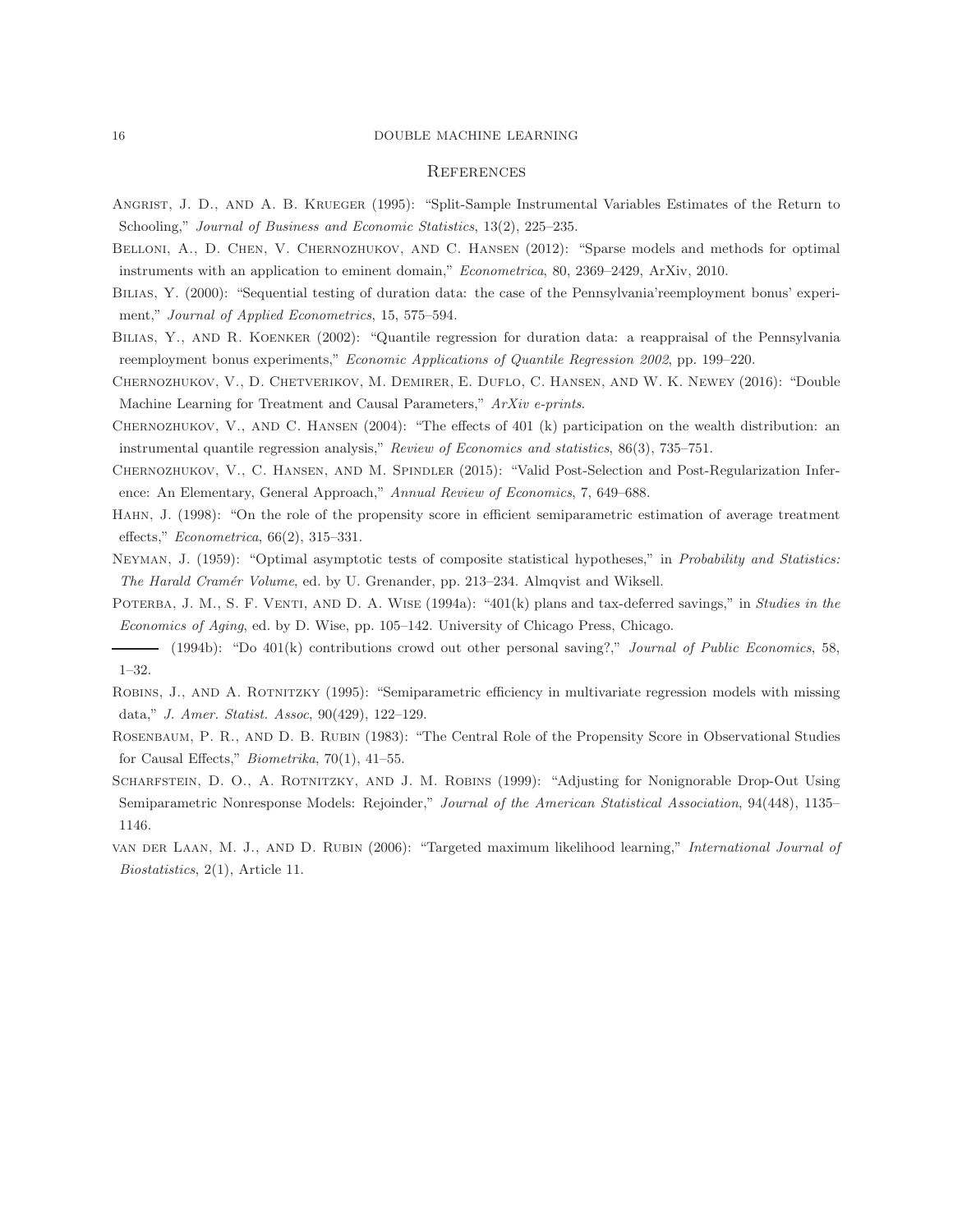|                           | Lasso  | Reg. Tree | Random Forest | Boosting | Neural Net. | Ensemble | <b>Best</b> |
|---------------------------|--------|-----------|---------------|----------|-------------|----------|-------------|
| A. Interactive Model      |        |           |               |          |             |          |             |
| ATE $(2 \text{ fold})$    | 6331   | 7581      | 7966          | 7826     | 7805        | 7617     | 7800        |
|                           | (2712) | (1374)    | (1549)        | (1345)   | (1688)      | (1299)   | (1325)      |
| ATE $(5 \text{ fold})$    | 6964   | 8023      | 8104          | 7699     | 7772        | 7658     | 7890        |
|                           | (1654) | (1311)    | (1364)        | (1223)   | (1324)      | (1204)   | (1198)      |
| B. Partially Linear Model |        |           |               |          |             |          |             |
| ATE $(2 \text{ fold})$    | 7718   | 8745      | 9180          | 8768     | 9040        | 9043     | 9106        |
|                           | (1796) | (1488)    | (1526)        | (1451)   | (1494)      | (1432)   | (1430)      |
| ATE $(5 \text{ fold})$    | 8182   | 8913      | 9248          | 9092     | 9038        | 9186     | 9214        |
|                           | (1578) | (1440)    | (1402)        | (1380)   | (1394)      | (1381)   | (1361)      |

<span id="page-16-0"></span>Table 1. Estimated Mean ATE of 401(k) Eligibility on Net Financial Assets

Notes: Estimated Mean ATE and standard errors (in parentheses) from a linear model (Panel B) and heterogeneous effect model (Panel A) based on orthogonal estimating equations. Column labels denote the method used to estimate nuisance functions. Further details about the methods are provided in the main text.

<span id="page-16-1"></span>

|  | TABLE 2. Estimated Median ATE of 401(k) Eligibility on Net Financial Assets |  |
|--|-----------------------------------------------------------------------------|--|
|--|-----------------------------------------------------------------------------|--|

|                           | Lasso  | Reg. Tree | Random Forest | Boosting | Neural Net. | Ensemble | Best   |
|---------------------------|--------|-----------|---------------|----------|-------------|----------|--------|
| A. Interactive Model      |        |           |               |          |             |          |        |
| ATE $(2 \text{ fold})$    | 6725   | 7557      | 8034          | 7820     | 7800        | 7620     | 7800   |
|                           | (1612) | (1283)    | (1400)        | (1199)   | (1474)      | (1198)   | (1185) |
| ATE $(5 \text{ fold})$    | 7133   | 8046      | 8099          | 7690     | 7795        | 7668     | 7876   |
|                           | (1420) | (1242)    | (1296)        | (1179)   | (1290)      | (1180)   | (1149) |
| B. Partially Linear Model |        |           |               |          |             |          |        |
| ATE $(2 \text{ fold})$    | 7707   | 8770      | 9204          | 8746     | 9104        | 9061     | 9129   |
|                           | (1785) | (1424)    | (1392)        | (1391)   | (1388)      | (1343)   | (1342) |
| ATE $(5 \text{ fold})$    | 8202   | 8894      | 9252          | 9089     | 9065        | 9199     | 9232   |
|                           | (1581) | (1440)    | (1400)        | (1378)   | (1393)      | (1379)   | (1359) |

Notes: Estimated Median ATE and standard errors (in parentheses) from a linear model (Panel B) and heterogeneous effect model (Panel A) based on orthogonal estimating equations. Column labels denote the method used to estimate nuisance functions. Further details about the methods are provided in the main text.